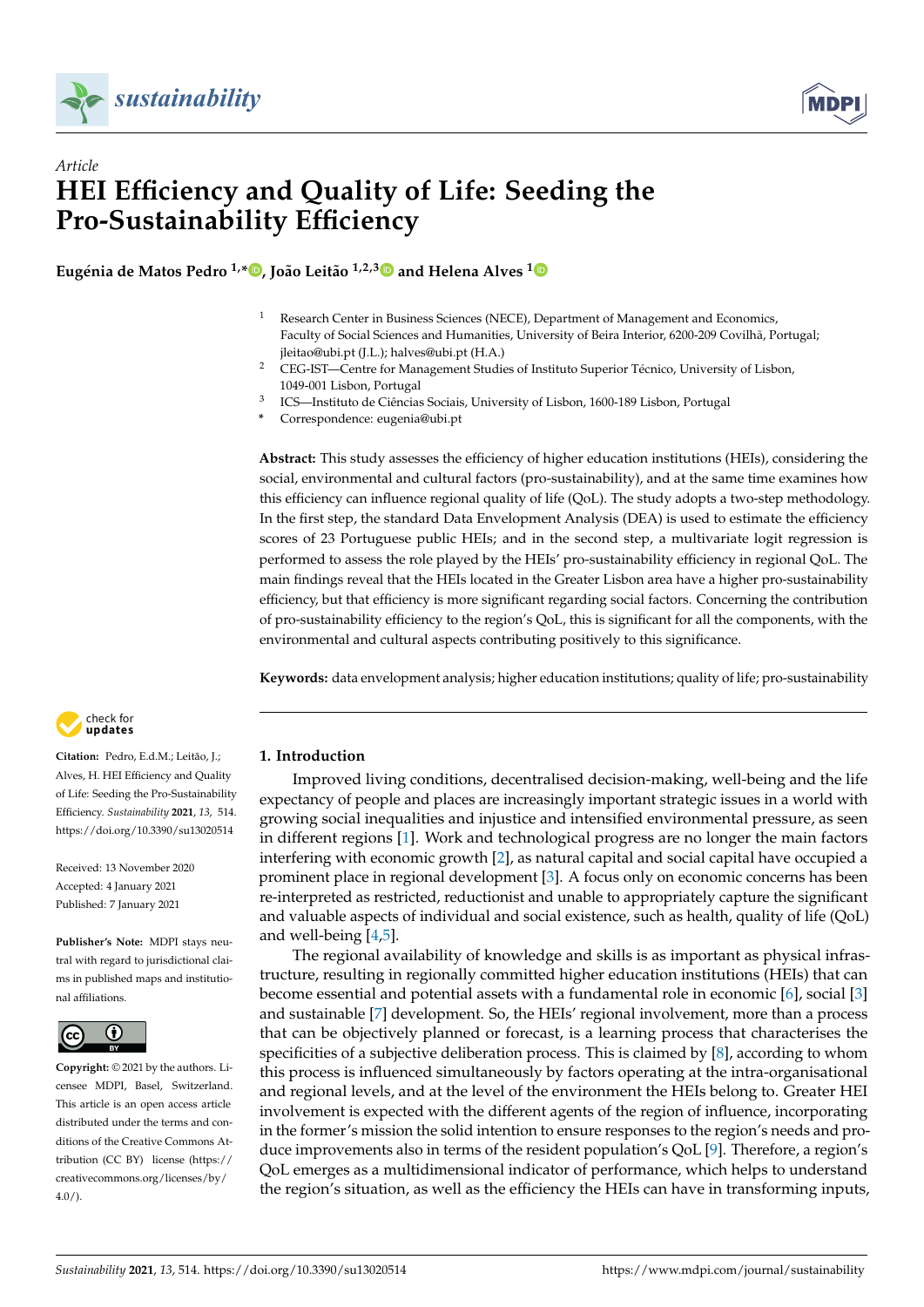arising from national policies, into outputs, with repercussions for the region. HEIs are not only located in places, they belong to them, and so the HEIs' capacities and potential are also shaped by how they interact with their region [\[9\]](#page-21-8).

Although the function of HEIs has been extended beyond teaching and research, the problem focused by [\[6\]](#page-21-5) is that often they tend towards internationalization more than regional action, especially with regard to research, reflecting the priorities of governments and their research councils as the those mainly financing that research. It is therefore fundamental to study to what extent HEIs are synchronized with, and contribute to, their region, to understand how efficient HEIs are and whether all their missions are being fulfilled. In addition, social, environmental and cultural impacts stimulate organisations to reconsider their management models, seeking re-dimensioning that goes beyond traditional forms and moves towards pro-sustainability management [\[10\]](#page-21-9).

Given the importance of resource management nowadays, all organisations are encouraged to have pro-sustainability management, recognise the importance of their social and environmental impacts and carry out actions to reduce their environmental impact [\[11\]](#page-21-10). Therefore, pro-sustainability management must also involve social, environmental and cultural variables throughout the process of managing, planning, organising, directing and controlling, using the functions that form that process, as well as the interactions occurring with the region [\[10\]](#page-21-9). The HEIs' traditional form of centralized and bureaucratic organisation is now challenged by the need to respond flexibly and pro-sustainably to increasingly unpredictable environmental changes, to become actively involved in the region's various needs and seek sources of finance besides those traditionally associated with teaching and research activities [\[12\]](#page-21-11). Furthermore, HEIs are drivers of social and individual development, being endogenous factors of their increased capacities as promoters of human rights such as intellectual solidarity, democracy, peace and justice [\[13\]](#page-21-12). The nature of that role will depend on the missions and skills of each HEI, but in all cases, HEIs are the main stimulants in their region in terms of the social and cultural contribution they make to society [\[14\]](#page-21-13). In this respect, Boulton and Lucas [\[15\]](#page-21-14) say that HEIs contribute to regional vitality and serve as agents of social justice and cultural mobility wherever they are located.

Most studies on HEI efficiency focus, above all, on aspects related to teaching and research activities, e.g., [\[16–](#page-21-15)[18\]](#page-22-0), with a lack of attention paid exclusively to the social, environmental and cultural aspects. For example, Wolszczak-Derlacz [\[16\]](#page-21-15) identifies as a study limitation the fact of not including variables to measure HEIs' contribution to the surrounding community regarding the social aspects. Since HEIs operate in different environments, studying the transformation of their inputs into outputs related to these environments can bring new contributions and implications able to redefine action strategies, both for HEI managers and regional authorities.

HEIs have several multiplier effects and impacts, the economic ones being the most recognized through several studies, e.g., [\[19](#page-22-1)[–21\]](#page-22-2). The approach now operationalized complements the studies focused so far on economic efficiency, incorporating the still unexplored social, environmental and cultural components. Bearing in mind the growing importance of the sustainability of institutions in general, for HEIs in particular, and for the regions in which they are located, this study explores, in a pioneering way, the three components of sustainability, namely, social, environmental and cultural, which contributes to a better understanding and deepening of the HEIs' pro-sustainability orientation. Despite the wide range of previous studies dealing with the economic efficiency of HEIs, a gap was detected in the literature; that is, there is a lack of studies on the different types of HEI efficiency, social, environmental and cultural, jointly treated for assessing the influence of pro-sustainability efficiency, specifically integrating the three types of efficiency variables previously mentioned in terms of determining the regional QoL.

System-wide and transformative change in HEIs are seen as a precondition, which facilitates sustainability [\[22\]](#page-22-3). The most efficient HEIs are expected to contribute to the strengthening of regional QoL, since (i) in social terms, they increase the effectiveness of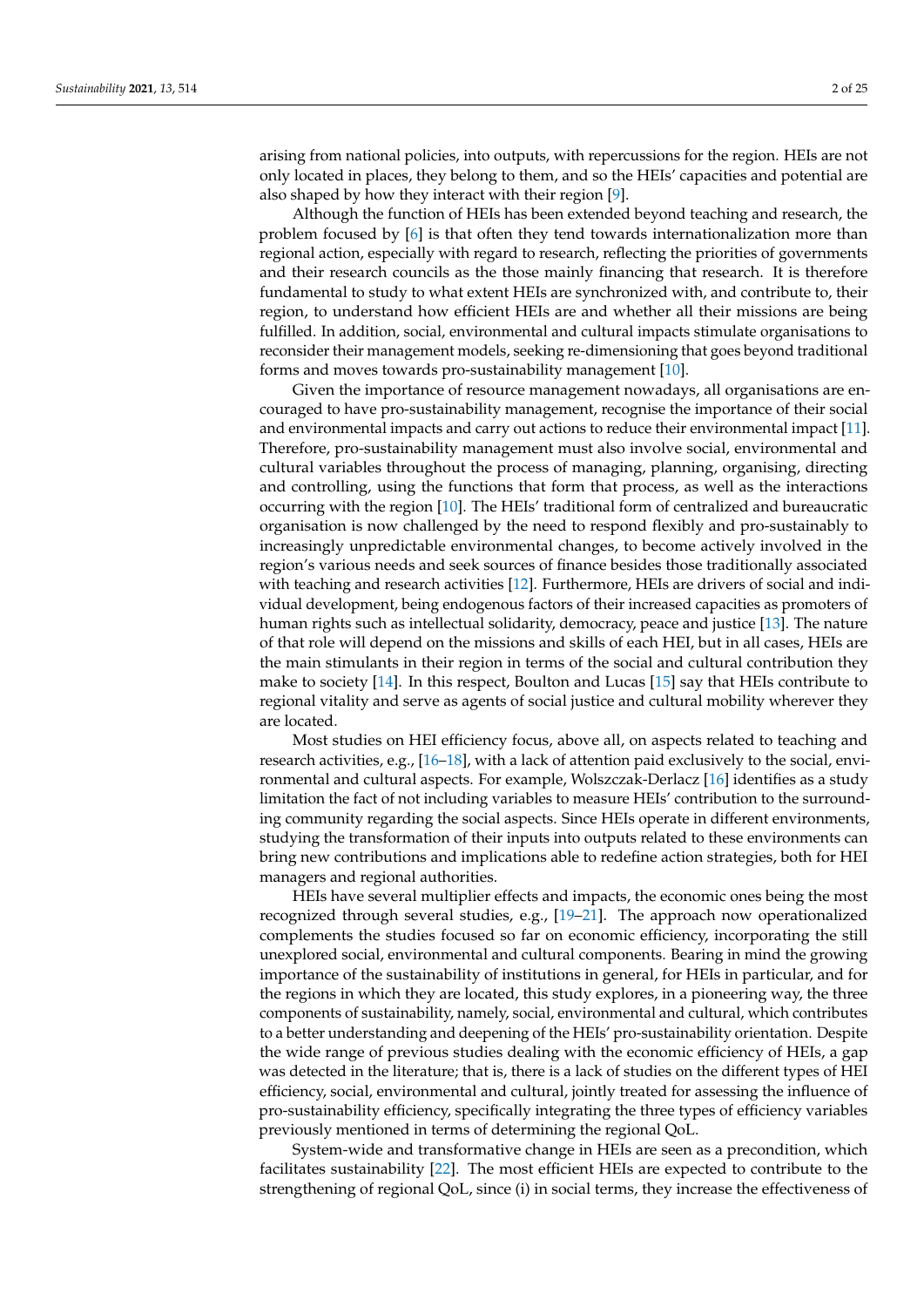the use of public money for increasing social cohesion and mobility at the regional level; (ii) in environmental terms, they reduce pollution and waste by educating stakeholders in the region to become more environmentally friendly; and (iii) in cultural terms, they provide a greater access to culture goods and services, and promote different cultural and scientific activities with a high impact.

Considering the context described in the literature of reference, an important contribution of this study will be to assess HEI efficiency with regard to social, environmental and cultural factors, which hereafter will be referred to as pro-sustainability factors, and at the same time indicate the way for HEIs to promote regional QoL, admitting that the latter can be influenced by the efficiency of these institutions. This study adds to the knowledge on HEIs' impact on their regions, at the same time summarising the HEIs' role in transforming society, considering society's pro-sustainable situation. It will also give better orientation to the HEIs' mission of social responsibility, in order to develop reference frameworks considering the external environment, by defining its objectives. It will allow policy-makers and designers of public policies to gain better knowledge of a HEI's potential as an institution rooted in the region and an important actor in present and future development. This is an innovative study that can contribute important knowledge to the literature of reference and to HEIs and their regions.

Considering the above, this study intends to address the following questions:

Q1: Are HEIs efficient in transforming their inputs into pro-sustainability outputs (social, environmental and cultural)?

Q2: What is the role of this efficiency as a predictor of regional QoL?

This research analyses efficiency using the two-step DEA method, to make a comparative analysis of the efficiency of twenty-three Portuguese HEIs. In the first step, the efficiency scores are determined using DEA with different sets of inputs/outputs that have been previously identified through a literature review, and validated through qualitative assessment carried out with diverse HEIs stakeholders. The DEA method and its variants have multiple applications in the literature [\[23\]](#page-22-4), including in the analysis of the efficiency of HEIs, e.g., [\[16](#page-21-15)[,23](#page-22-4)[–26\]](#page-22-5).

In the second step, the efficiency scores obtained in the first stage are regressed on a collection of explanatory variables referring to QoL. The regression models commonly used in the second stage include the ordinary least square (OLS), censored regression (e.g., logit, probit and tobit models), truncated regression and panel data models [\[27\]](#page-22-6). Banker and Natarajan [\[28\]](#page-22-7) show that the two-stage approach for the DEA can yield statistically consistent coefficient estimators under certain general distributional assumptions. Johnson and Kuosmanen [\[29\]](#page-22-8) further show that the estimators remain statistically consistent even when the first-stage input and output variables in the DEA are correlated with the second-stage variables in the regression model [\[27\]](#page-22-6). Having in mind the above, in this study, after the efficiency analysis, a logit regression is used, resorting to the multivariate model, to determine the influence of HEI efficiency, using the scores resulting from the DEA analysis, on the QoL of the regions in which the HEIs studied are situated. This type of regression is used to predict categorical placement or the likelihood of category association in a dependent variable based on multiple independent variables. The dimensions used for QoL consider the studies of the OECD (Organisation for Economic Co-operation and Development), Eurostat (Statistical Office of the European Union) and INE (Statistics Portugal).

The article is innovative and contributes to the literature on HEI efficiency in two ways: firstly, it allows mapping of the most efficient HEIs through gathering the key indicators (inputs and outputs) based on studies of the HEIs' impact on regions and from data of a field study, for the purpose of executing a DEA analysis of the pro-sustainability efficiency (social, environmental and cultural); and secondly, it analyses whether this efficiency influences the region's QoL through testing different selected specifications of logit models, of the multivariate type, using the HEIs' efficiency scores as explanatory factors of regional QoL. This type of association, which so far has not been found in the reference literature about sustainable HEIs and regions, increases the knowledge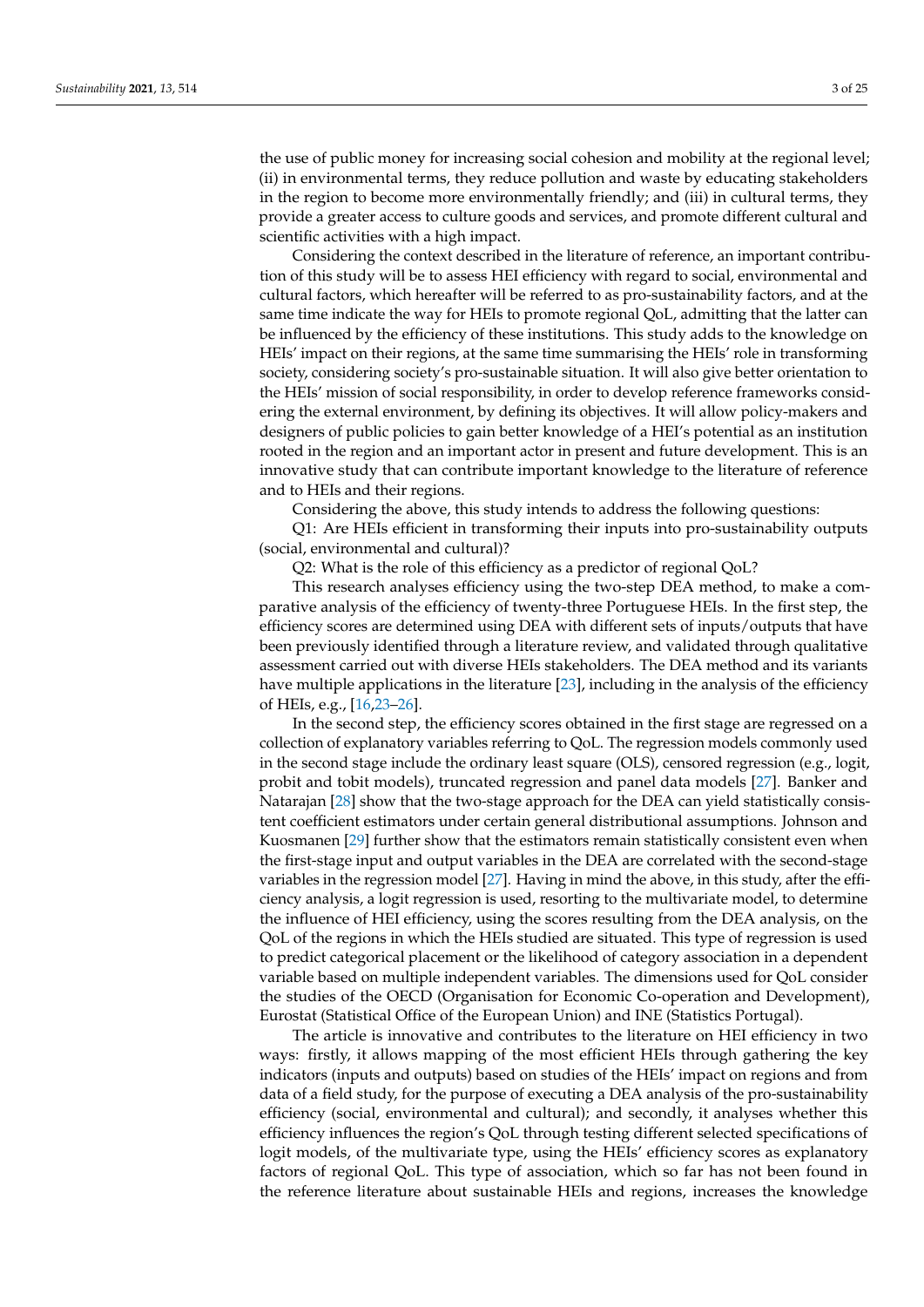about HEIs' impact on regions, summarising at the same time the change in the social, environmental and cultural role of the HEIs, considering the population's QoL. It also lets the HEIs strengthen their institutional orientation towards social responsibility and improve their pro-sustainability management, as well as reinforcing the HEIs' role as levers of QoL and social, environmental and cultural sustainability at the regional level.

The paper is structured as follows. The literature on the importance of HEIs for regions and the importance of QoL for regions and HEIs is reviewed, in order to define the inputs and outputs for the purpose of measuring the HEIs' efficiency, as well as the variables to measure the region's QoL. This is followed by a two-stage approach, with presentation and discussion of the results. Finally, the conclusions, implications and limitations of the study are presented.

## **2. Regional Needs and HEIs' Reaction**

Activities linked to the new HEIs mission of regional economic development, which involves technology transfer, life-long learning or social involvement [\[30\]](#page-22-9), are related to the generation, use, application and exploitation of knowledge with all external stakeholders and with society in general, and so this mission cannot be considered as a residual function, but as complementary to the other two missions of teaching and research [\[31\]](#page-22-10). A HEI's capacity to respond to the regional needs is influenced by various conditions resulting from the inter-relations between the various geographical levels and the historical legacy of each HEI and its region [\[6\]](#page-21-5). HEIs have a great deal to offer, since besides knowledge and human capital, they are crucial drivers of prosperity, inclusion and territorial development, contributing in a wide-ranging way to social questions, environmental innovation and critical reflection, vital in times of challenges and with considerable risks for regions and nations [\[32\]](#page-22-11). Geographical proximity and regional involvement are major advantages for HEIs to act as agents of change, promoting human interaction, transferring knowledge and building trust and common purposes among a diversity of actors and interests within regional structures [\[33\]](#page-22-12).

Considering the unstable external environment, e.g., social and cultural inequalities [\[34,](#page-22-13)[35\]](#page-22-14) and environmental changes [\[36\]](#page-22-15), in need of constant innovation, HEIs' behaviour was forced to adopt a strategic business administration, despite the differences between an HEI and a typical business organisation [\[37](#page-22-16)[,38\]](#page-22-17). This new situation, in the first phase, led HEIs to draw up innovative competitive strategies with the triple purpose of attracting, capturing and retaining students, ensuring or increasing their participation in the market [\[39\]](#page-22-18). However, more recently, HEIs have been adopting new strategies more focused on fulfilling their third mission, directed towards the transfer of knowledge and technology, life-long learning and social, environmental and cultural responsibility [\[30](#page-22-9)[,40\]](#page-22-19). Despite their different missions and histories, most HEIs consider the social, environmental and cultural contribution as part of their role, as they contribute to the regeneration of urban and rural areas, social services and health, library services, research to benefit the community and cultural and environmental development [\[41\]](#page-22-20), among other domains. More than involving active academic participation to create economic, social and environmental programs that improve living standards, generate empowerment and respect interdependence [\[42\]](#page-22-21), this means that sustainability must go further than acquiring knowledge on issues related to sustainability to provide a transformation of the dominant ways of being and understanding this new social reality [\[43\]](#page-22-22). Knowing regional asymmetries can provide educational systems with opportunities to find innovative solutions in disadvantaged areas [\[44\]](#page-22-23). Mainardes et al. [\[38\]](#page-22-17) argue that organisations adapting a strategy to their external environment is a principle of competitiveness. They also say that the Theory of Territorial Competitiveness [\[45,](#page-22-24)[46\]](#page-22-25) is framed in the current conjuncture of HEIs' competitive management. Consequently, considering this theory, strategies for competitiveness include an important component, local territorial aspects [\[47\]](#page-22-26). The strategic path of organisations is to draw up their structures and operations to be linked to their territory of action; i.e., the place where they act defines how these organisations work [\[45\]](#page-22-24). In this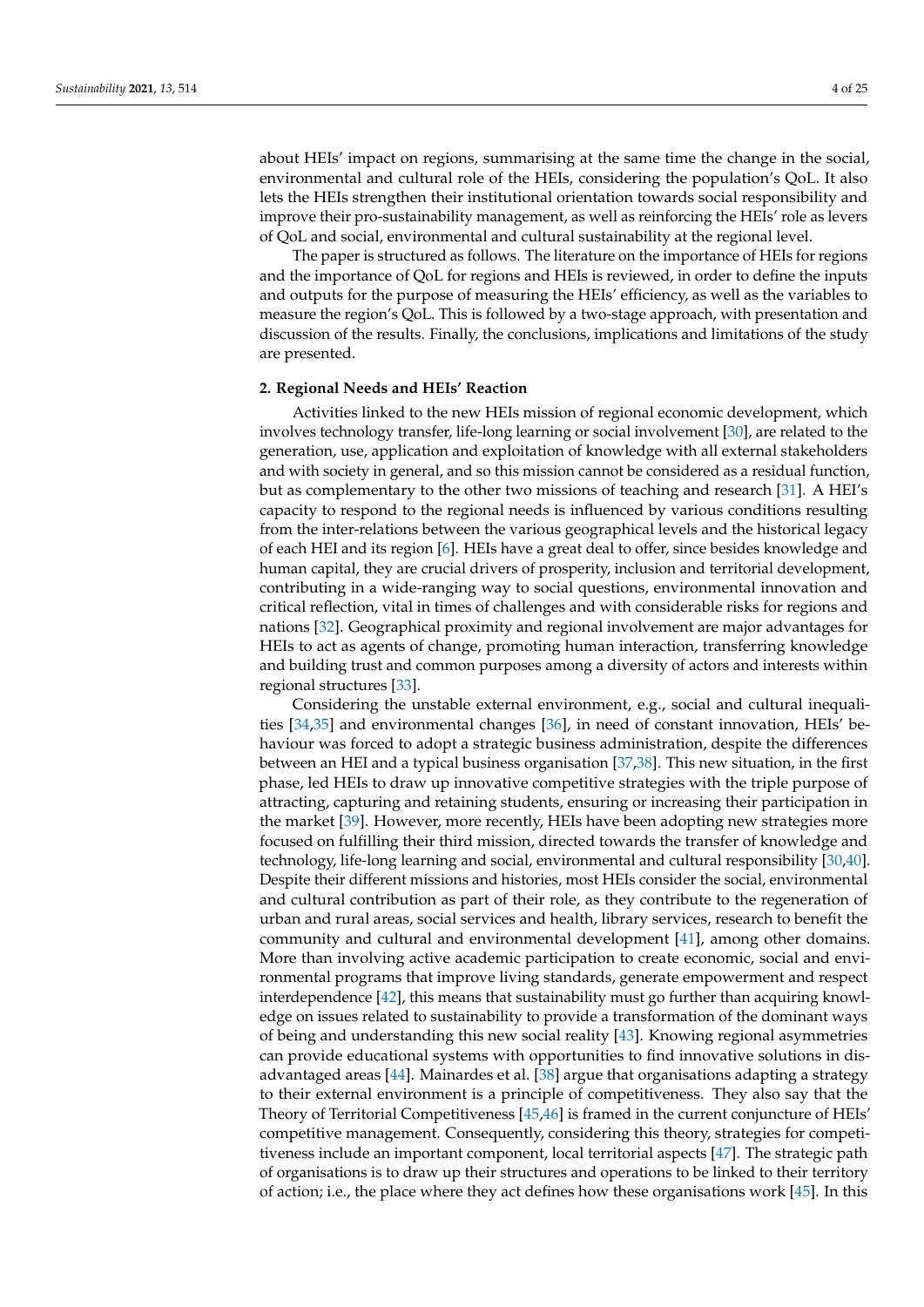regard, Mainardes et al. [\[38\]](#page-22-17) underline that it is the local community and its actors who define and seek an integrated development strategy, in shared pursuit of solutions to their problems. In this context, standing out are local HEIs, which assume the strategy of market competition, considering companies' needs and preparing professionals who will act in these local companies, thereby creating economic advantages [\[38\]](#page-22-17). At the same time, they contribute to a healthier environment where social, cultural and environmental disparities are less pronounced. Therefore, the economic and social benefits obtained by the HEIs are considerable, making them more competitive in the education market and meaning they fulfil their mission in society [\[45](#page-22-24)[,46\]](#page-22-25).

Contrasting with the first two pillars of HEIs (research and teaching), regional involvement is a multifaceted phenomenon and difficult to delimit [\[8\]](#page-21-7). A wide-ranging study involving 14 countries in five continents and carried out by the OECD [\[48\]](#page-22-27) found that the joint development trajectories of HEIs and their respective regions are shaped by the combination of a wide range of factors that influence and are influenced. This study, which draws attention to and "begins a debate" on the importance of HEIs for their regions of influence, mentions that few take the surrounding environment into consideration. Taking the example of a study by Radinger-Peer [\[8\]](#page-21-7) in the region of Kaiserslautern (Germany), the multi-level environment in which the HEI is situated influences the HEIs' regional involvement. This shows that the occurrence of activities with a regional commitment (commercial and non-commercial) cannot be explained only by individual indicators (e.g., gender, age and experience), but must be accompanied more systematically and interactively.

## **3. HEIs' Efficiency in Their Region of Influence**

A critical factor of HEI positioning over time has to do with the nature, number and distribution of organisations in a given place, which depends on the availability of resources and the level of competition, making environments competitive [\[49](#page-22-28)[,50\]](#page-23-0). In the light of Neo-Institutional Theory, HEIs' positioning is generated by the search for legitimacy to deal with the external pressures of their surrounding environment [\[49\]](#page-22-28). Consequently, in the positioning process, only the capacity to differentiate from competitors, through creating a unique profile that cannot be reproduced, lets HEIs obtain competitive advantages [\[51](#page-23-1)[,52\]](#page-23-2). Olivares and Wetzel [\[53\]](#page-23-3) say that a unique position is built through inputs (combination of resources used) and outputs (activities provided) and effective and efficient processes, with implications for the capacity to implement and manage the most suitable combinations of an inputs–outputs process [\[54\]](#page-23-4). Therefore, HEIs' increased strategic planning capacity makes them more efficient with their resources and become more pro-active in anticipating changes and in developing the capacity to respond suitably to the needs encountered [\[51\]](#page-23-1).

Oliver's theory states that the capacity to respond to organisational pressure or political objectives is delimited by legitimacy or social efficiency [\[55\]](#page-23-5). Legitimacy is a subjective interpretation found in the beliefs and perceptions of individuals and groups in relation to the actions and behaviour of others [\[56\]](#page-23-6). Efficiency is essentially the comparison between the inputs used in certain activities and the outputs produced [\[57\]](#page-23-7). In the case of HEI efficiency, it refers to a comparison of the marginal social costs and benefits, and does not solely relate to a comparison of the HEIs' costs and revenues [\[58\]](#page-23-8). Therefore, legitimacy and efficiency are two concepts that should not be disassociated when speaking about the HEIs' influence on their regions: firstly, because legitimacy implies a general trust in society that a given entity's power to make binding decisions is justified and appropriate [\[59\]](#page-23-9); and secondly, because the HEI's efficiency has repercussions on the region through economic impacts arising from public investment, spending on general consumption, jobs created and, in particular, students' spending in the region, as well as that of the academic community in general. In turn, this expenditure has an impact on regional indicators: (i) through the volume of business, employment, income, property values and local authority expenditure [\[60\]](#page-23-10); (ii) through impacts caused by the indirect supply of services such as health, sport, culture, technology transfer and others; and (iii) through the HEIs' transformational activities arising from the improved quality of the local economies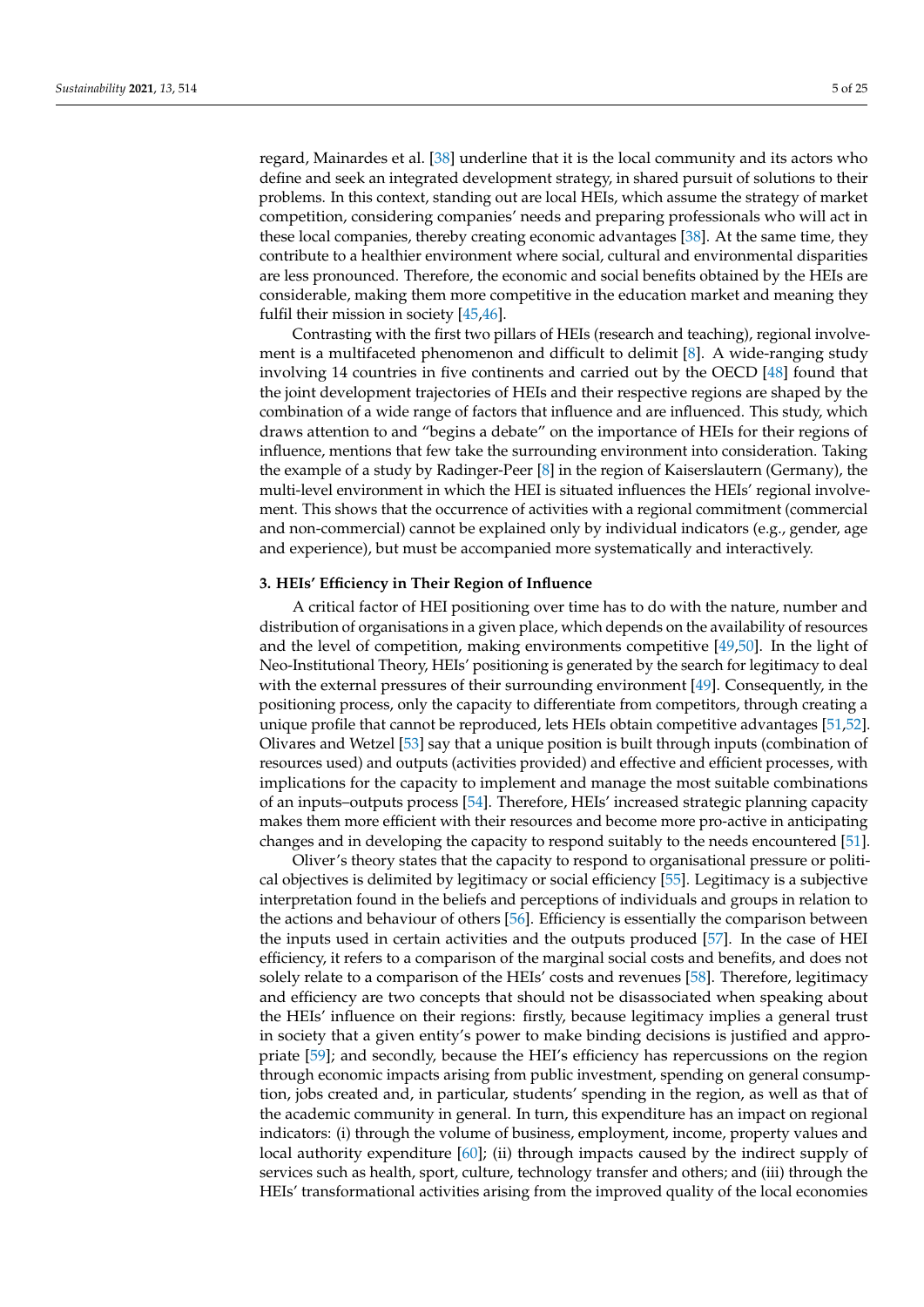and political systems [\[61\]](#page-23-11) and the supply of services that serve as inputs to the region. These transformational activities are legitimized by the processes through which the HEIs organise their fundamental tasks, such as teaching, research and activities arising from the third mission, through transforming their inputs into outputs for the region.

### *Definition of the Key Indicators to Measure Efficiency*

There is extensive literature on measuring HEIs' efficiency [\[18,](#page-22-0)[62\]](#page-23-12). In HEIs, efficiency can be measured though various techniques and approaches, considering the subject of analysis and the characteristics of the organisations to be studied [\[63\]](#page-23-13). Despite differences in the methods used (i.e., parametric and non-parametric) and in the details of model specification, all existing studies consider higher education activity as combining inputs (e.g., human and financial resources, premises, etc.) to produce important outputs (results) such as education (e.g., number of graduates), research (publications), knowledge transfer (patents, academic spin-offs, public events, etc.) [\[64\]](#page-23-14) and social, cultural and environmental involvement (e.g., cultural and social activities) [\[65\]](#page-23-15). The inputs and outputs vary substantially from one study to another, making it necessary to make a survey to have a general idea of the most commonly used key indicators. As this study focuses on assessing pro-sustainability efficiency, these inputs and outputs will be seen as part of the HEIs' social, cultural and environmental objectives.

To determine the key indicators (inputs-outputs) used to measure HEI efficiency, from the perspective of the effects of those institutions on the region, various previous studies were first considered [\[19–](#page-22-1)[21](#page-22-2)[,65](#page-23-15)[–69\]](#page-23-16). It is worthy of note that some of the indicators that were identified in the scope of the current study are partially influenced by the HEIs, since the former were collected at the regional level. Similar variables were also used in the previous studies included in this literature review; for example [\[69\]](#page-23-16) stated that the outputs of HEIs can be measured through their impacts on the social and environmental well-being of the region.

Then, to identify and validate the key indicators found in those studies, a semistructured interview script was drawn up. These interviews were held face-to-face or via Skype with 20 relevant individuals in the academic, political and social spheres, as well as with the economic agents resident in regions in which the HEIs are located. Next, the results of the interviews were discussed and analysed in a meeting of the research group.

Given the need to identify the HEIs' inputs in order to measure these institutions' impact on their surrounding region, taking as reference the studies of Goldstein and Renault [\[21\]](#page-22-2), Jonkers et al. [\[68\]](#page-23-17) and Skyrme and Thompson [\[69\]](#page-23-16), a framework of analysis was defined to classify the inputs proposed by the interviewees in seven categories: the HEI's Economic Support (income); the HEI's expenditure (expenses); the HEI's students; the Employment in the HEI and provision of qualified work; the volume of service provision activities; the HEI's institutions/R&D centres; and the HEI's social and cultural environment (see Table [1\)](#page-6-0).

Similarly to the procedure described above, and given the need to identify the HEIs' outputs able to measure these institutions' impact on their surrounding region, considering the social, civic and environmental outputs in the local and regional surroundings, as referred by Drucker and Goldstein [\[70\]](#page-23-18), Kroll and Schubert [\[71\]](#page-23-19) and Skyrme and Thompson [\[69\]](#page-23-16), a framework of analysis was defined for classifying the results/indicators proposed by the interviewees, in terms of social, environmental and cultural factors (prosustainability), as advocated by Alves et al. [\[10\]](#page-21-9) (see Table [1\)](#page-6-0).

For the purpose of the efficiency analysis (DEA), the key inputs/outputs and respective indicators presented in Table [1](#page-6-0) were defined, based on the year 2018. Three aspects were considered: interviewees' classification of the variables proposed in the interview script; interviewees' answers to the open questions; and the availability of data for collection. The indicators were gathered on the platforms of INE, PORDATA (Database of Contemporary Portugal) and the Sales Index (Marktest Group) database, according to data available at the NUTS III level. Data referring to the HEIs were gathered from the institutions'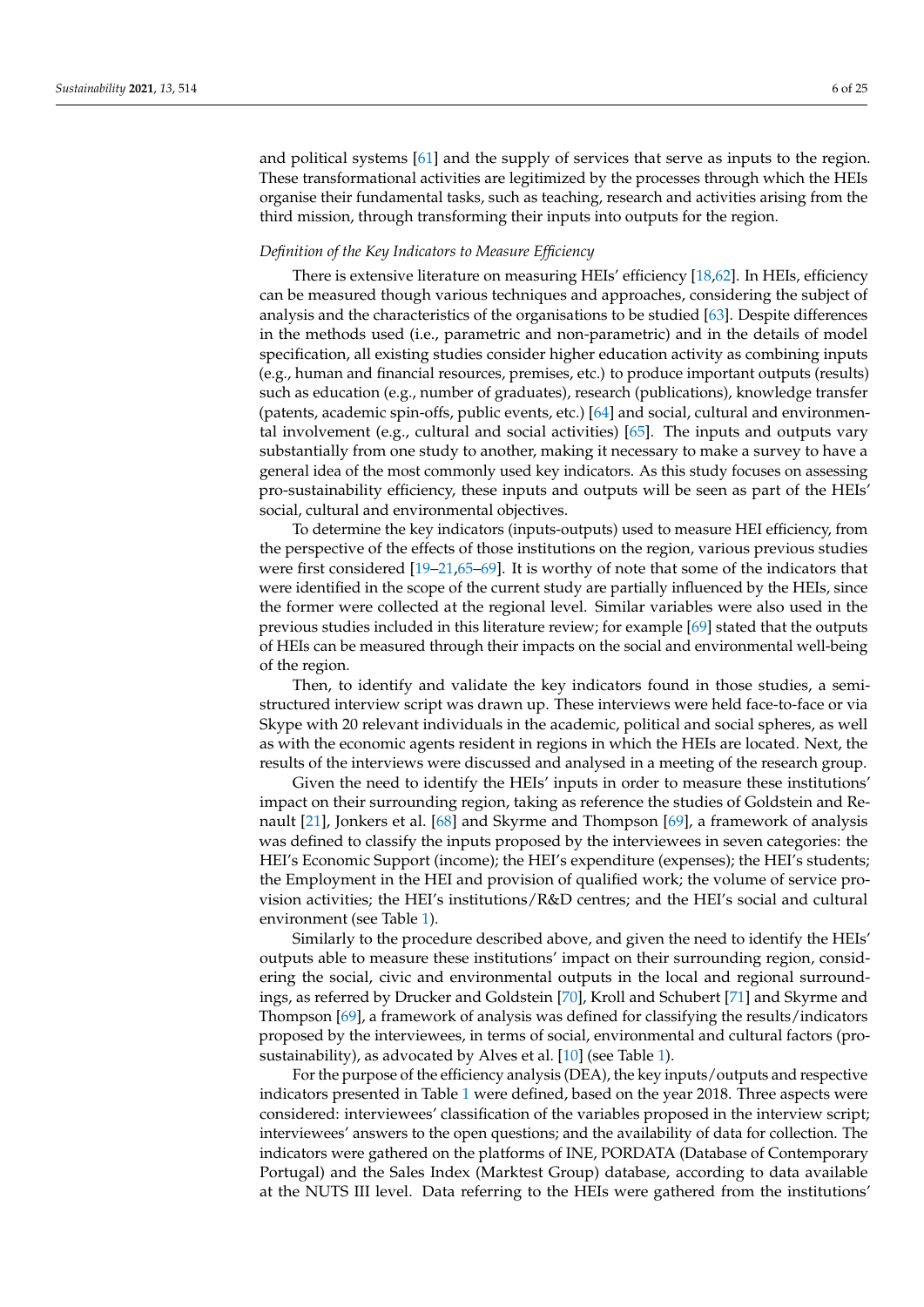activity reports, management and accounting reports and websites. Regarding the students' expenditure, the figures were gathered from the study made by [\[72\]](#page-23-20). Table [1](#page-6-0) presents the key indicators determined.

**Table 1.** Inputs and outputs: Key indicators to measure pro-sustainability efficiency.

<span id="page-6-0"></span>

| <b>INPUTS/Indicators</b>                                                                                                                                                                                                                                                                                                                                                                                                                                                                                                                                                                                                                                                                                                                                                             | <b>OUTPUTS/Indicators</b>                                                                                                                                                                                                                                                                                                                                                                                                                                                                                                                                                                                                                                                                                                                                                                                                                                                                                                                                                                                                     |  |  |  |  |
|--------------------------------------------------------------------------------------------------------------------------------------------------------------------------------------------------------------------------------------------------------------------------------------------------------------------------------------------------------------------------------------------------------------------------------------------------------------------------------------------------------------------------------------------------------------------------------------------------------------------------------------------------------------------------------------------------------------------------------------------------------------------------------------|-------------------------------------------------------------------------------------------------------------------------------------------------------------------------------------------------------------------------------------------------------------------------------------------------------------------------------------------------------------------------------------------------------------------------------------------------------------------------------------------------------------------------------------------------------------------------------------------------------------------------------------------------------------------------------------------------------------------------------------------------------------------------------------------------------------------------------------------------------------------------------------------------------------------------------------------------------------------------------------------------------------------------------|--|--|--|--|
| HEI's Economic Support (income)<br>I1-Ratio: Own income/SB<br>HEI's Expenditure (expenses)<br>I2-Ratio: Expenditure on staff/SB<br><b>HEI's Students</b><br>I3-Ratio: No. of 1st-cycle students */total students<br>Employment in the HEI and Provision of Qualified Work<br>I4-Ratio: Total no. of lecturers and researchers/total students<br>Volume of Service Provision Activities<br>I5-Ratio: Amount declared in service provision/total own<br>income<br>HEI's Institutions/R&D Centres<br>I6—Ratio: No. of publications ISI/total no. of publications (ISI +<br><b>SCOPUS)</b><br>HEI's Social and Cultural Environment<br>I7-Rate of scientific, cultural and social, and sporting events<br>I8-Ratio: Student's annual cost of living (per HEI)/national<br>minimum salary | Social Pro-Sustainability<br>O1A—Ratio: Total no. of social action grants awarded/total<br>grants requested<br>O1B-Access to broadband internet per 100 inhabitants (%)<br>O1C-Proportion of women in higher education graduates<br>O1D-Inequality in the distribution of the declared gross<br>income of tax aggregates<br>Environmental Pro-Sustainability<br>O2A-Wastewater treatment stations (No.)<br>O2B-Municipal expenditure on the environment per capita: by<br>management domains and environmental protection<br>O2C—Environmental invention patents registered by HEIs and<br>research institutions per region (No.)<br>O2D-Investment in protecting municipal biodiversity and<br>landscape<br>Cultural Pro-Sustainability<br>O3A-Municipal expenditure on cultural and creative<br>activities $(\epsilon)$<br>O3B-No. of people in cultural and social, and sporting<br>activities<br>O3C-Cultural premises/facilities (No.)<br>O3D-Municipal expenditure on sporting activities and<br>equipment $(\epsilon)$ |  |  |  |  |

\* Polytechnic education includes the variant of Professional Technical Course. Legend: SB: State Budget; ISI: International Scientific Indexing Web of Science; SCOPUS: SciVerse Scopus. Source: Own elaboration.

## **4. Regional Quality of Life and HEIs**

Regional quality of life reflects the levels of regional disparities within different countries, separating privileged and lagging regions with respect to standards of living and individual well-being [\[73\]](#page-23-21). Although economic factors are important in determining the attractiveness of regions for organisations, the quality of the environment (social, political, natural, etc.) also plays an important role [\[74\]](#page-23-22). In order to create economic growth, it is essential to strengthen competitiveness, and an important aspect of this competitiveness is QoL [\[74\]](#page-23-22).

Briefly, regions wish to attain a balance of economic, social, environmental and cultural standards, so that the resident population can enjoy an excellent QoL. It is assumed that HEIs can contribute to that improvement and increase the QoL through research done on the university campus and the transfer of knowledge to society, and by providing the surrounding area with a wide variety of cultural, sporting and social activities [\[75\]](#page-23-23), increasing the education, qualifications and mobility of human capital [\[76](#page-23-24)[–78\]](#page-23-25), developing and raising technological levels, increasing productivity and consequently improving the region's economic performance [\[76,](#page-23-24)[77\]](#page-23-26). HEIs are therefore expected to be able to contribute to a region's attractiveness and development, as drivers of positive externalities regarding QoL [\[79\]](#page-23-27).

As suggested by Shapiro [\[80\]](#page-23-28), the local human capital level increases the implicit value of an area's consumption amenities; i.e., the stock of human capital transforms an area into a more desirable place to live and increases the QoL [\[81\]](#page-24-0). From this line of reasoning, it is reasonable to assume that the QoL of the region surrounding the HEI can be influenced positively or negatively by this type of institution, both through the human capital that carries out its activities and if a good QoL is ensured within the institution; this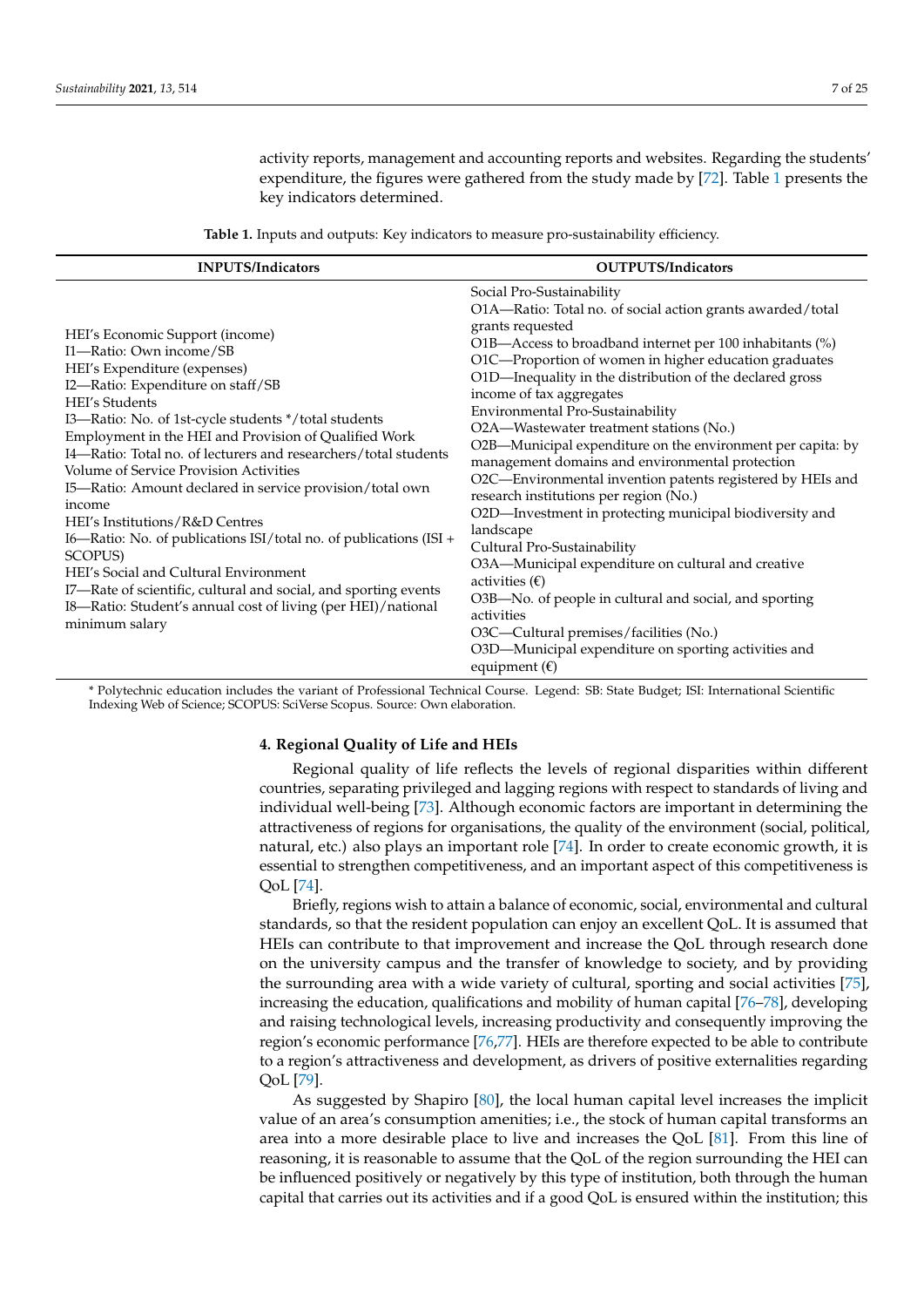can be reflected positively (1) through the human capital's behaviour, in the environment surrounding the institution and through the surrounding systems that support the HEIs' human capital and the population in general, through creating better living conditions, more employment, better health services, better artistic and cultural services, more areas for recreation and leisure, etc., causing them to feel satisfied and content, and (2) through the HEI itself, which should match its objectives, missions and values to the needs encountered. The following sub-section defines the dimensions for measuring regional QoL.

#### *Dimensions for Measuring Regional QoL: Definition*

Recently, the OECD has become deeply involved in the debate on the most appropriate way to measure a population's well-being and has made studies in the area of QoL. The OECD created the Better Life Index (In [http://www.oecdbetterlifeindex.org\)](http://www.oecdbetterlifeindex.org), with 11 variables reflecting well-being in terms of the material conditions of life: housing, income and work; and in terms of QoL: community, education, environment, governance, health, satisfaction with life, safety and work–life balance.

The European Union, through Eurostat, also divulged through its online publication (In [http://ec.europa.eu\)](http://ec.europa.eu) an index designated as Quality of Life Indicators (measuring the quality of life). This index presents nine dimensions of QoL: material living conditions, production or main activity, health, education, leisure and social interactions, economic and physical security, governance and basic rights, natural, living environment and general experience of life.

INE [\[82\]](#page-24-1) presented an index of 10 indicators of well-being in two dimensions. The first, referring to the material living conditions, includes economic well-being, economic vulnerability and work and remuneration. The second, referring to QoL, covers health, work–life balance, education, knowledge and competences, social relations and subjective well-being, civic participation and governance and personal and environmental safety.

Accordingly, and using the indicators available, for the year 2018, on the INE, POR-DATA and Sales Index platforms, for NUTS III (Nomenclature of Territorial Units for Statistics), to measure the QoL the following composite index is considered: material life conditions, health, education, environment and leisure and safety. It is noted that these indicators are common in the three examples presented (OECD, Eurostat and INE). Therefore, for the purpose of measuring regional QoL, Table [2](#page-8-0) presents the dimensions, respective measurement indicators and codes attributed.

| Dimension/<br>Variable   | <b>Indicators (NUTS III)</b>                                                                                               | Codes                                          |
|--------------------------|----------------------------------------------------------------------------------------------------------------------------|------------------------------------------------|
|                          | - Credit granted to customers by banks, savings banks and<br>mutual agricultural banks                                     | Credit                                         |
| Material life conditions | - Unemployment registered per 100 inhabitants aged 15 or older                                                             | Unemployment                                   |
|                          | - Purchasing power per capita                                                                                              |                                                |
|                          | - Housing loan per inhabitant                                                                                              | Purchasing power Housing                       |
|                          | - No. state hospital beds universally available and in hospitals<br>in public-private partnership by geographical location | Hospitals                                      |
| Health                   | - Deaths of residents in Portugal from certain causes                                                                      | Deaths                                         |
|                          | - Average No. of people working in human health and social<br>support activities                                           | Health activities                              |
|                          | - Gross rate of schooling in higher education                                                                              |                                                |
|                          | - No. of non-higher education establishments                                                                               | Schooling. Higher Ed.<br>Non-Higher Ed. Estab. |
| Education                | - No. of higher education establishments                                                                                   | Higher Ed. Estab.                              |
|                          | - No. of computers in primary and secondary education                                                                      | Computers                                      |

**Table 2.** Data to measure regional quality of life (QoL).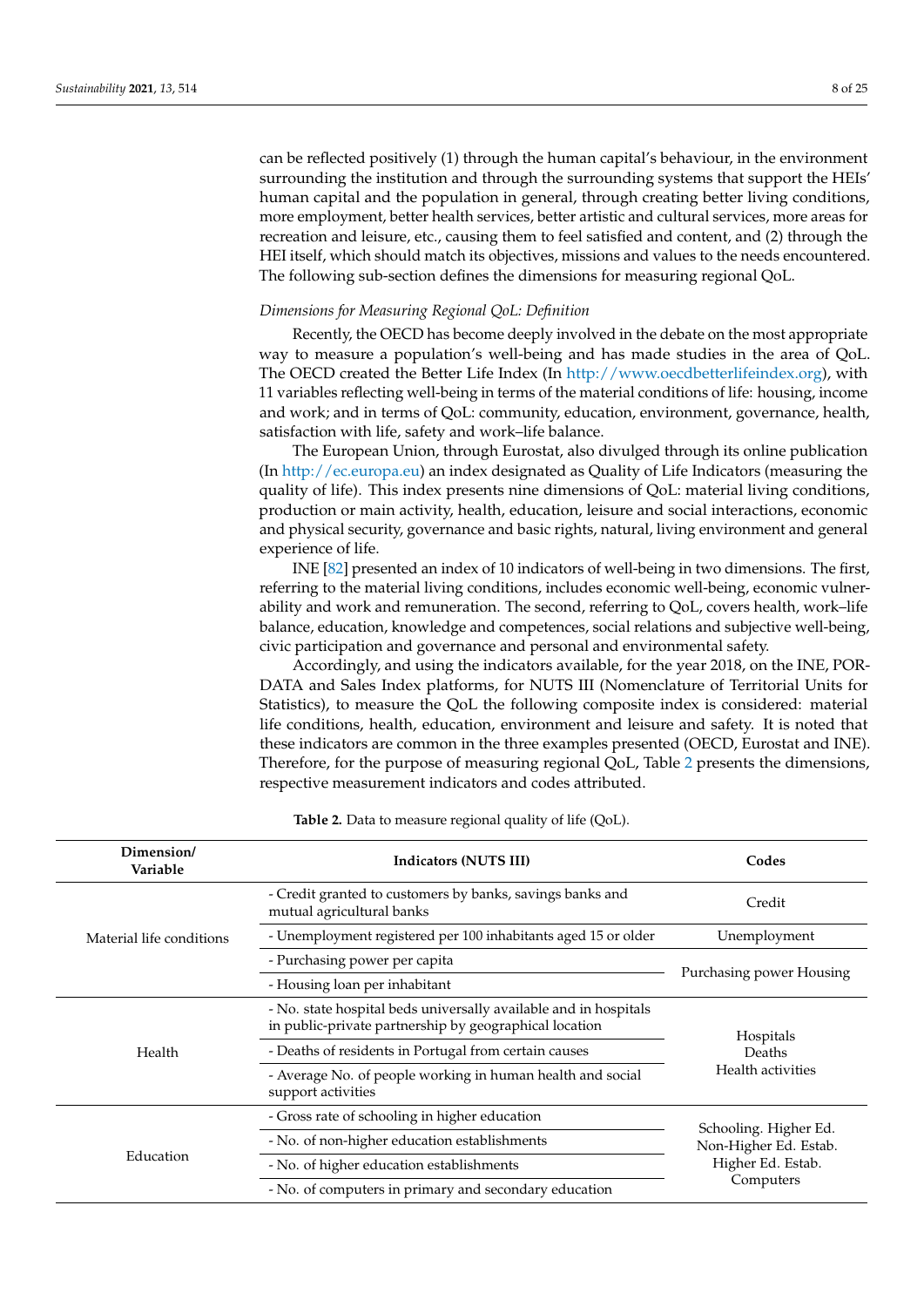<span id="page-8-0"></span>

| Dimension/<br>Variable | Indicators (NUTS III)                                                                                             |                                                   |  |  |  |  |  |
|------------------------|-------------------------------------------------------------------------------------------------------------------|---------------------------------------------------|--|--|--|--|--|
|                        | - Ratio: Municipal expenditure on the environment per capita<br>(environmental management and protection)         | Environment                                       |  |  |  |  |  |
| Environment            | - Separated urban waste collected per inhabitant                                                                  | Waste                                             |  |  |  |  |  |
|                        | - Non-governmental environmental organisations (NGEO):<br>number                                                  | <b>NGEO</b>                                       |  |  |  |  |  |
|                        | - No. of cultural premises/facilities                                                                             | Premises                                          |  |  |  |  |  |
| Leisure                | - No. of people in artistic, performance, sporting and<br>recreational activities<br>- No. of museums             | Artistic activities<br><b>Museums</b>             |  |  |  |  |  |
| Safety                 | - Crime rate $(\%$<br>- Crimes registered by police<br>- No. of inhabitants per firefighter<br>- No. of accidents | Criminality<br>Crimes<br>Firefighter<br>Accidents |  |  |  |  |  |

**Table 2.** *Cont.*

Source: Own elaboration.

## **5. Methodological Design**

This methodology includes two-stages. In the first stage, the DEA was used to measure the HEIs' efficiency, considering the inputs and outputs presented in Table [1](#page-6-0) (p. 6); the Frontier Analyst Application (version 4.4.0) was used to execute the DEA. In the second stage, a multivariate logit regression was used, with the scores generated in the DEA analysis and from the dimensions of QoL presented in Table [2](#page-8-0) (p. 8); in this analysis, Stata software version 15.1 was used.

The study aims to determine the efficiency of 23 state HEIs in Portugal, using data referring to 2018. The data were obtained from the INE, PORDATA and Sales Index databases, also including elements available such as their activity reports, management and accounting reports, as well as information on the websites of the HEIs analysed.

Selection of the 23 HEIs for this study was according to the following criteria: (i) Portuguese state HEIs, universities and polytechnics; (ii) state universities belonging to the Council of Rectors of Portuguese Universities (CRUP), an entity coordinating university teaching in Portugal; (iii) HEIs located in each of the 7 regions of Portugal at the NUTS II level, since Portugal has an asymmetric socio-economic situation between regions [\[83\]](#page-24-2); and (iv) complete data availability for the year 2018.

## *5.1. DEA Analysis*

The DEA model evaluates efficiency by forming performance measures obtained as ratios of the multiple inputs and multiple outputs selected in Table [1.](#page-6-0) The DEA method was first developed by Charnes et al. [\[84\]](#page-24-3), who proposed the CCR model (initials of Charnes, Cooper and Rhodes), also known as the CRS model (Constant Returns to Scale). This model, which establishes an analysis with constant returns to scale, determines a proportional relationship between the inputs and outputs, similar to a regression. Years later, the BCC model (initials of Banker, Charnes and Cooper) appeared, also known as VRS (Variable Returns to Scale), proposed by Banker et al. [\[85\]](#page-24-4), which considers the variable returns to scale.

In this case, the relation between the inputs and outputs is not linear, but convex. According to the same authors, aiming to ensure maximum efficiency, these two basic DEA models can be designed in two ways: (i) oriented towards the inputs: so as to minimize the inputs allocated, maintaining the level of outputs; and (ii) oriented towards the outputs: so as to maximize the outputs, maintaining the level of inputs. Following Agasisti [\[86\]](#page-24-5), this study uses the CCR type of model, which is an output-oriented framework, because it wants to establish an analysis with constant returns to scale, as well as to determine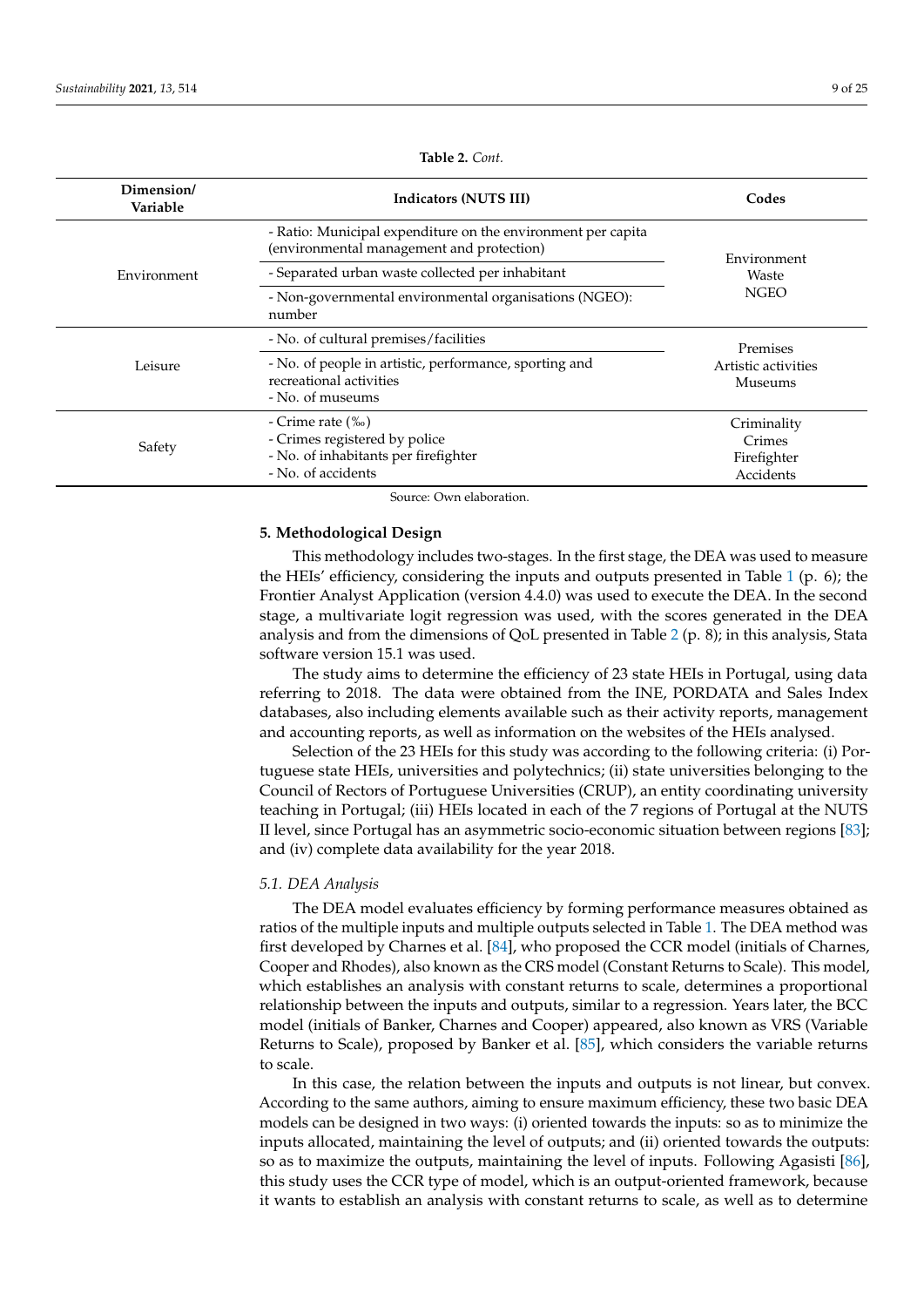a proportional relationship between the inputs and outputs, where the inputs are fixed. The aim is to maximize the outputs; i.e., the outputs directly reflect the input levels.

Before starting the efficiency analysis, it is always useful to have an idea of the data we are going to deal with [\[87\]](#page-24-6), and so descriptive statistics of the inputs and outputs presented in Table [1](#page-6-0) is offered in Table [3.](#page-9-0)

| Variable         | Mean  | Stand. Dev. | Min Value | Max Value |
|------------------|-------|-------------|-----------|-----------|
| I <sub>1</sub>   | 0.558 | 0.327       | 1.02      | 1.65      |
| I2               | 1.261 | 0.134       | 0.31      | 0.92      |
| I3               | 0.676 | 0.211       | 0.03      | 0.12      |
| I4               | 0.081 | 0.019       | 0.00      | 0.78      |
| I5               | 0.147 | 0.168       | 0.07      | 0.72      |
| I6               | 0.481 | 0.140       | 0.00      | 1.73      |
| Ī7               | 0.314 | 0.442       | 2.35      | 3.24      |
| I8               | 2.799 | 0.243       | 0.00      | 0.84      |
| O1A              | 0.735 | 0.164       | 0.02      | 1.21      |
| O1B              | 0.287 | 0.500       | 0.95      | 1.16      |
| O <sub>1</sub> C | 1.015 | 0.054       | 0.86      | 1.17      |
| O1D              | 0.999 | 0.103       | 0.00      | 0.18      |
| O2A              | 0.054 | 0.051       | 0.41      | 1.68      |
| O2B              | 1.016 | 0.326       | 0.00      | 0.36      |
| O2C              | 0.186 | 0.136       | 0.00      | 0.14      |
| O2D              | 0.063 | 0.051       | 0.02      | 0.23      |
| O3A              | 0.087 | 0.090       | 0.00      | 0.47      |
| O3B              | 0.129 | 0.188       | 0.02      | 0.15      |
| O3C              | 0.072 | 0.047       | 0.02      | 0.16      |
| O3D              | 0.067 | 0.052       | 1.02      | 1.65      |
|                  |       |             |           |           |

<span id="page-9-0"></span>**Table 3.** Descriptive statistics of the higher education institutions' (HEIs') inputs and outputs (*n* = 23).

According to Mainardes [\[88\]](#page-24-7), it is necessary to find a point of balance in the number of DMUs and indicators, with a view to extend the discriminatory power of the DEA, which can require the insertion or exclusion of indicators during the analysis process. The validity of the DEA should be confirmed through a decision rule formulated by Avkiran [\[89\]](#page-24-8), according to which the ratio between the number of DMUs and the product between the number of inputs and outputs must be above 1.333 (e.g., No. DMU/(No. inputs \* No. outputs). If this rule is not respected, there will be the possibility of a large number of DMUs positioning on the frontier established, which contributes to reducing the DEA's capacity to make a valid discrimination between efficient and inefficient DMUs [\[88\]](#page-24-7).

For each model, we consider two inputs and one output active for the purpose of output maximization. With this more stratified type of analysis, it is possible to find DMUs that stand out at specific points, which would not happen if the efficiency analysis was general [\[88\]](#page-24-7); i.e., if it included all the variables studied simultaneously. This stratification also reveals which variables are most important and those needing greater attention. Accordingly, considering the indicators presented in Table [1,](#page-6-0) it was necessary to create a composite indicator (CI) for each factor forming the pro-sustainability efficiency, namely, social, environmental and cultural, and a CI joining these three factors in a single output.

Following Daraio and Simar [\[87\]](#page-24-6), there are several multivariate statistical tools that may be of interest to see a multivariate dataset, e.g., [\[90\]](#page-24-9). One of the most-known tools is the normalized principal component analysis (PCA). This kind of analysis aims at reducing the information contained in a multivariate space, providing illustrations in two dimensions. Firstly, it can analyse the correlation structure existing among the variables, and secondly, all the individuals are projected on a reduced two-dimensional space [\[87\]](#page-24-6). The observation of the correlation matrix reported in Table [4](#page-10-0) tells us that the correlation among all the inputs and outputs, in most cases, is not a problem. To complement this information, see Table [4,](#page-10-0) in which the correlations of the first two principal components with the original variables are reported. It appears that the information is quite homogeneous among all the variables. This is the information provided by the cumulated percentage of variance explained by the eigenvalues reported in Table [5.](#page-11-0) In sequence, the correlations of the first two principal components (PCs) with the original variables are displayed below in Table [6.](#page-11-1)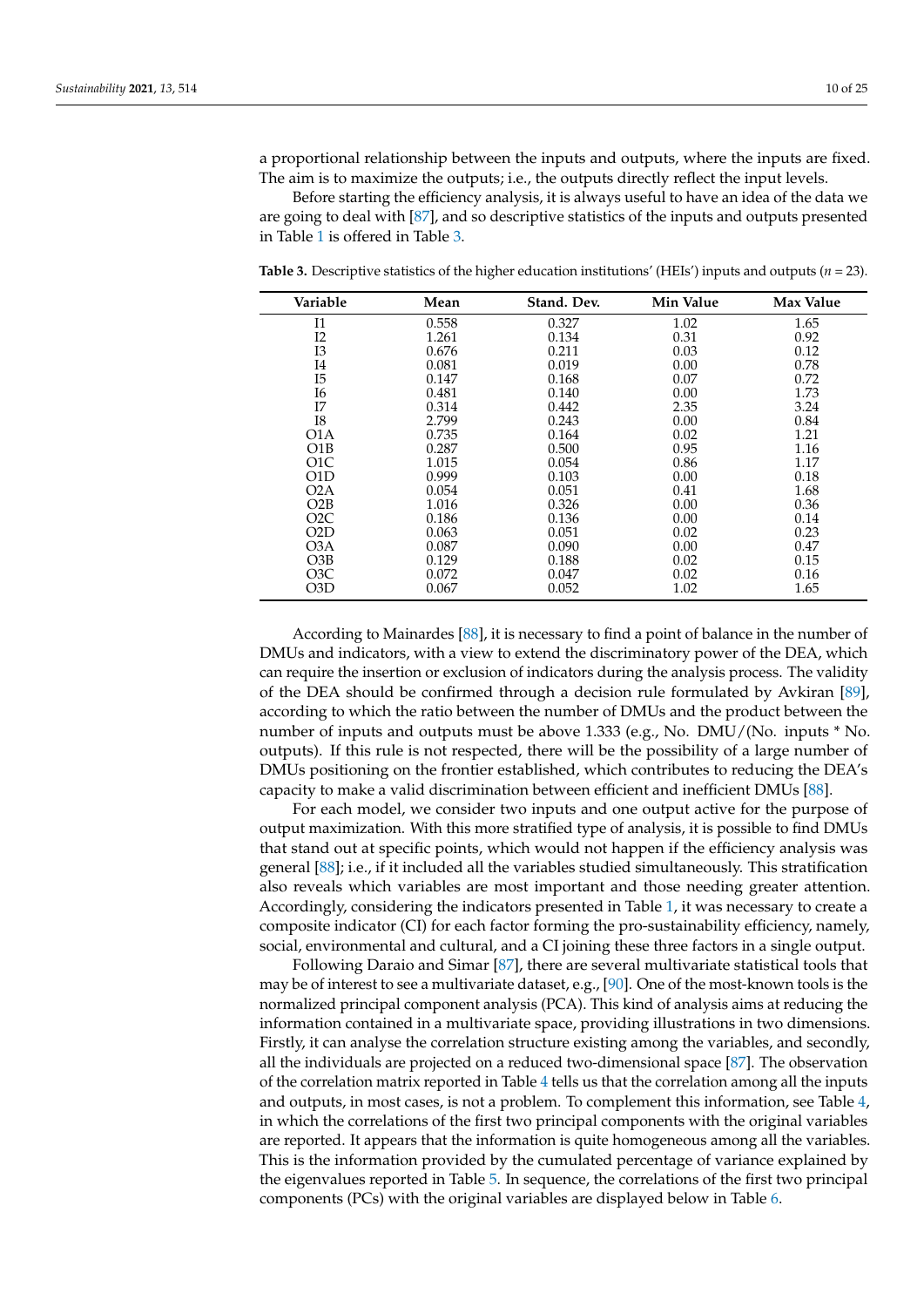| Variable         | I1        | I2       | <b>I3</b>  | 14       | I5       | I6       | Ι7       | 18        | O1A       | O1B       | O <sub>1</sub> C | O1D       | O <sub>2</sub> A | O2B       | O <sub>2</sub> C | O <sub>2</sub> D | O3A       | O3B       | O <sub>3</sub> C | O3D      |
|------------------|-----------|----------|------------|----------|----------|----------|----------|-----------|-----------|-----------|------------------|-----------|------------------|-----------|------------------|------------------|-----------|-----------|------------------|----------|
| I1               |           |          |            |          |          |          |          |           |           |           |                  |           |                  |           |                  |                  |           |           |                  |          |
| I2               | $0.461*$  |          |            |          |          |          |          |           |           |           |                  |           |                  |           |                  |                  |           |           |                  |          |
| <b>I3</b>        | $-0.217$  | $-0.329$ |            |          |          |          |          |           |           |           |                  |           |                  |           |                  |                  |           |           |                  |          |
| I4               | $-0.187$  | $-0.087$ | 0.017      |          |          |          |          |           |           |           |                  |           |                  |           |                  |                  |           |           |                  |          |
| I5               | 0.144     | $-0.011$ | 0.065      | 0.317    |          |          |          |           |           |           |                  |           |                  |           |                  |                  |           |           |                  |          |
| <b>I6</b>        | 0.193     | $-0.369$ | $-0.260$   | $-0.097$ | $-0.344$ |          |          |           |           |           |                  |           |                  |           |                  |                  |           |           |                  |          |
| I7               | 0.181     | 0.219    | $-0.613**$ | 0.098    | $-0.136$ | 0.055    |          |           |           |           |                  |           |                  |           |                  |                  |           |           |                  |          |
| ${\rm I}8$       | 0.108     | 0.267    | $-0.053$   | $-0.193$ | 0.123    | $-0.376$ | $-0.058$ |           |           |           |                  |           |                  |           |                  |                  |           |           |                  |          |
| O1A              | 0.030     | 0.107    | $-0.137$   | $0.519*$ | 0.229    | 0.105    | $-0.047$ | 0.142     |           |           |                  |           |                  |           |                  |                  |           |           |                  |          |
| O1B              | 0.088     | 0.147    | $-0.240$   | $-0.246$ | $-0.184$ | 0.154    | $-0.052$ | 0.056     | $-0.416*$ |           |                  |           |                  |           |                  |                  |           |           |                  |          |
| O <sub>1</sub> C | $-0.307$  | $-0.353$ | 0.194      | 0.159    | 0.342    | $-0.022$ | $-0.170$ | $-0.401$  | 0.175     | $-0.388$  |                  |           |                  |           |                  |                  |           |           |                  |          |
| O1D              | 0.051     | 0.047    | $-0.244$   | $-0.256$ | $-0.123$ | 0.366    | $-0.086$ | $-0.071$  | $-0.344$  | $0.882**$ | $-0.328$         |           |                  |           |                  |                  |           |           |                  |          |
| O <sub>2</sub> A | $-0.211$  | $-0.196$ | 0.138      | 0.054    | $-0.114$ | 0.091    | $-0.115$ | $-0.461$  | $-0.088$  | $-0.002$  | 0.253            | $-0.103$  |                  |           |                  |                  |           |           |                  |          |
| O2B              | $-0.336$  | $-0.149$ | 0.080      | 0.074    | $-0.206$ | 0.095    | $-0.118$ | $-0.420*$ | $-0.189$  | 0.297     | 0.297            | 0.283     | 0.094            |           |                  |                  |           |           |                  |          |
| O <sub>2</sub> C | 0.083     | 0.233    | $-0.222$   | $-0.102$ | 0.018    | $-0.184$ | 0.041    | 0.229     | $-0.326$  | $0.706**$ | $-0.332$         | $0.594**$ | 0.112            | 0.190     |                  |                  |           |           |                  |          |
| O <sub>2</sub> D | $-0.060$  | 0.072    | $-0.122$   | $-0.083$ | $-0.169$ | 0.075    | $-0.188$ | 0.072     | $-0.308$  | $0.668**$ | $-0.399$         | $0.647**$ | $-0.174$         | $0.566**$ | $0.531**$        |                  |           |           |                  |          |
| O3A              | 0.351     | 0.155    | $-0.343$   | $-0.154$ | $-0.031$ | 0.275    | 0.099    | $-0.126$  | $-0.395$  | $0.878**$ | $-0.387$         | $0.858**$ | $-0.083$         | 0.212     | $0.588**$        | $0.611**$        |           |           |                  |          |
| O3B              | 0.220     | 0.161    | $-0.293$   | $-0.210$ | $-0.110$ | 0.214    | 0.018    | $-0.027$  | $-0.420$  | $0.870**$ | $-0.407$         | $0.896**$ | $-0.047$         | 0.273     | $0.662**$        | $0.670**$        | $0.866**$ |           |                  |          |
| O <sub>3</sub> C | 0.159     | 0.024    | $-0.330$   | $-0.180$ | $-0.135$ | 0.399    | $-0.048$ | $-0.126$  | $-0.326$  | $0.841**$ | $-0.276$         | $0.862**$ | $-0.026$         | 0.272     | $0.482*$         | $0.660**$        | $0.875**$ | $0.873**$ |                  |          |
| O <sub>3</sub> D | $0.560**$ | 0.198    | $-0.344$   | $-0.211$ | 0.012    | 0.316    | 0.150    | $-0.049$  | $-0.310$  | $0.645**$ | $-0.432$         | $0.686**$ | $-0.219$         | 0.008     | $0.420*$         | $0.459*$         | $0.898**$ | $0.796**$ | $0.689**$        |          |
| Kurtosis         | 2.005     | 1.271    | $-0.449$   | $-0.59$  | 2.755    | $-1.223$ | 2.115    | 0.03      | $-4.431$  | 1.468     | 1.086            | 0.705     | 1.527            | 0.008     | 0.01             | 0.106            | 0.948     | 1.276     | 0.482            | 0.607    |
| Sweetness        | 5.685     | 2.402    | $-1.409$   | 0.846    | 9.129    | 3.213    | 4.332    | $-0.842$  | 2.629     | 0.16      | 0.558            | $-0.836$  | 1.867            | $-0.102$  | $-1.572$         | $-1.662$         | $-1.055$  | $-0.202$  | $-1.063$         | $-1.335$ |
| VIF              | 2.402     | 2.929    | 2.667      | 1.339    | 1.912    | 3.327    | 2.031    | 1.359     | 9.910     | 2.700     | 6.768            | 1.618     | 3.653            | 4.783     | 7.981            | 3.154            | 8.399     | 9.486     | 6.274            | 1.271    |

**Table 4.** Correlation matrix of the inputs and outputs of the HEIs ( $n = 23$ ).

<span id="page-10-0"></span>\* The correlation is significant at the 0.05 level (2 tails). \*\* The correlation is significant at the 0.01 level (2 tails).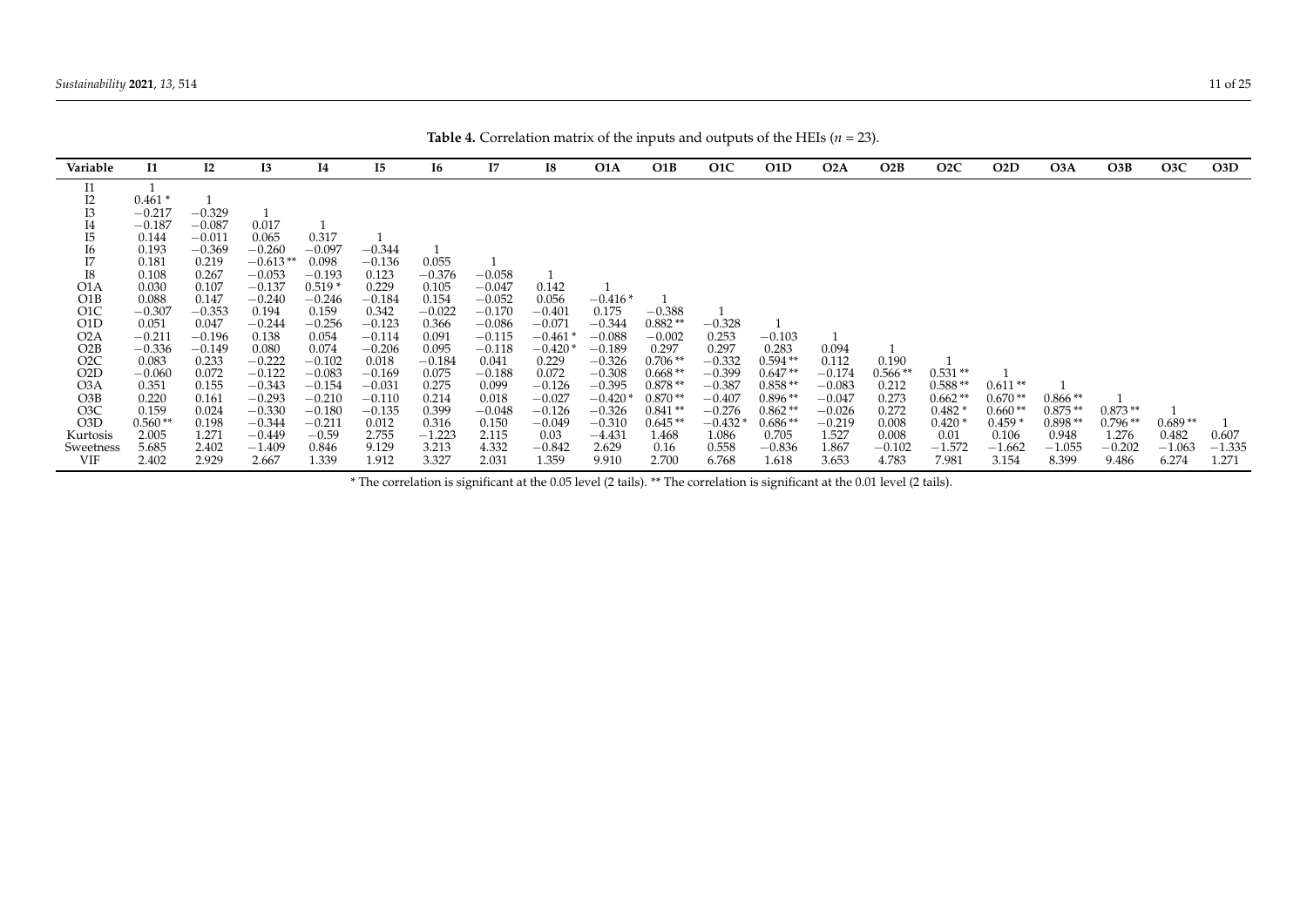$\overline{\phantom{0}}$ 

| Eigenvalues | % of Variance | Cumulated % |
|-------------|---------------|-------------|
| 6.984       | 0.349         | 0.349       |
| 2.802       | 0.140         | 0.489       |
| 1.969       | 0.098         | 0.588       |
| 1.592       | 0.080         | 0.667       |
| 1.367       | 0.068         | 0.736       |
| 1.221       | 0.061         | 0.797       |
| 0.928       | 0.046         | 0.843       |
| 0.865       | 0.043         | 0.886       |
| 0.727       | 0.036         | 0.923       |
| 0.432       | 0.022         | 0.944       |
| 0.327       | 0.016         | 0.961       |
| 0.214       | 0.011         | 0.971       |
| 0.171       | 0.009         | 0.980       |
| 0.160       | 0.008         | 0.988       |
| 0.101       | 0.005         | 0.993       |
| 0.089       | 0.005         | 0.997       |
| 0.040       | 0.002         | 0.999       |
| 0.009       | 0.001         | 1.000       |
| 0.002       | 0.000         | 1.000       |
| 0.000       | 0.000         | 1.000       |

<span id="page-11-0"></span>**Table 5.** Eigenvalues and percentage of variance explained by the HEIs' inputs and outputs ( $n = 23$ ).

<span id="page-11-1"></span>**Table 6.** Correlations of the first two principal components (PCs) with the original variables (factors loadings) of the HEIs' inputs and outputs  $(n = 23)$ .

| Original Variable | <b>First PC</b> | <b>Second PC</b> |
|-------------------|-----------------|------------------|
| I1                | 0.103           | $-0.363$         |
| I2                | 0.074           | $-0.391$         |
| I3                | $-0.136$        | 0.241            |
| I4                | $-0.109$        | 0.043            |
| I5                | $-0.072$        | $-0.110$         |
| <b>I6</b>         | 0.104           | 0.159            |
| I7                | 0.023           | $-0.242$         |
| I8                | $-0.001$        | $-0.376$         |
| O1A               | $-0.170$        | $-0.142$         |
| O1B               | 0.352           | 0.065            |
| O <sub>1</sub> C  | $-0.185$        | 0.301            |
| O1D               | 0.343           | 0.103            |
| O <sub>2</sub> A  | $-0.041$        | 0.295            |
| O2B               | 0.102           | 0.399            |
| O <sub>2</sub> C  | 0.256           | $-0.036$         |
| O2D               | 0.277           | 0.125            |
| O3A               | 0.362           | $-0.003$         |
| O3B               | 0.368           | 0.032            |
| O <sub>3</sub> C  | 0.338           | 0.104            |
| O3D               | 0.312           | $-0.133$         |

Having in mind these results, to build the CIs, the percentage corresponding to the information of each variable in the initial model was added to the initial value of each indicator, which will constitute the social output, the environmental output, the environmental output and the pro-sustainability output.

The formulas used in building the CIs were the following:

CI 1: Social output (SO):  $[((O1A \times 0.036) + (O1B \times 0.022) + (O1C \times 0.016) + (O1D \times 0.011))/4]$  (1)

CI 2: Environmental output (EO):  $[((O2A \times 0.009) + (O2B \times 0.008) + (O2C \times 0.005) + (O2D \times 0.005))/4]$  (2)

CI 3: Cultural output (CO):  $[((O3A \times 0.002) + (O3B \times 0.001) + (O3C \times 0.000) + (O3D \times 0.000))/4]$  (3)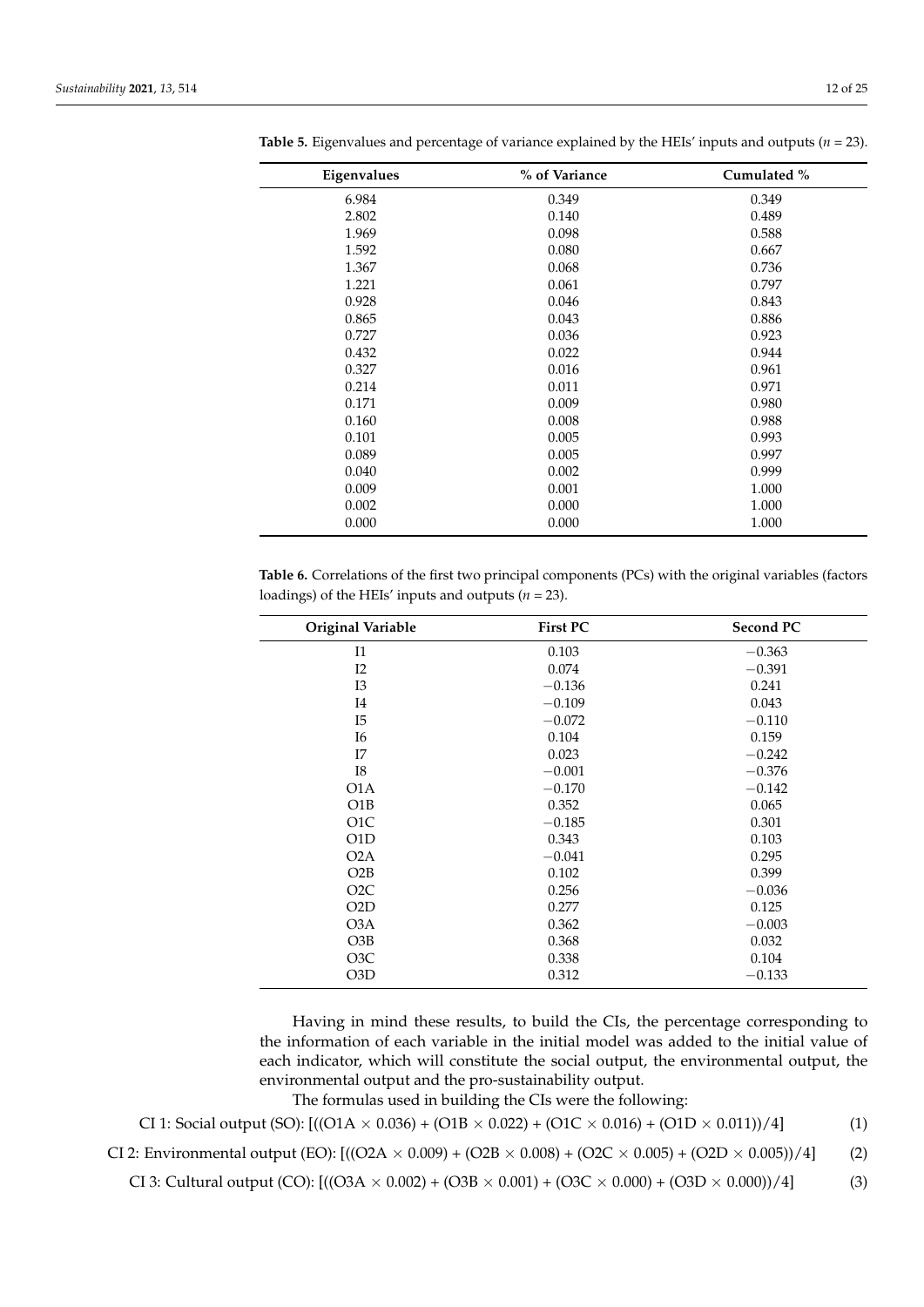CI 4: Pro-sustainability output (PSO):  $[((O1A \times 0.036) + (O1B \times 0.022) + (O1C \times 0.016) + (O1D \times 0.11)]$  $+(O2A \times 0.009) + (O2B \times 0.008) + (O2C \times 0.005) + (O2D \times 0.005) + (O3A0.002) + (O3B \times 0.001)$ +  $(O3C \times 0.000)$ +  $(O3D \times 0.000)$  $/12$ ] (4)

> where  $O1A$  = ratio: total no. of social action grants awarded/total grants requested;  $O1B = \%$  access to broadband internet per 100 inhabitants;  $O1C =$  proportion of women among higher education graduates; O1D = inequality in the distribution of declared gross income of households for tax purposes;  $O2A =$  no. of waste water treatment stations; O2B = municipal expenditure in the areas of environmental management and protection; O2C = no. of environmental invention patents registered by the HEIs and research institutions; O2D = investment in protecting biodiversity and the municipal landscape;  $O3A$  = municipal expenditure on cultural and creative activities;  $O3B$  = no. of people in cultural, social and sporting activities; O3C = no. of cultural premises/facilities; and O3D = municipal expenditure on sporting activities and equipment.

Table [7](#page-12-0) presents the models defined for the DEA analysis.

<span id="page-12-0"></span>

|           |                                                                                                                                                    |                             | Outputs (O)                    |                               |                                     |  |  |  |  |
|-----------|----------------------------------------------------------------------------------------------------------------------------------------------------|-----------------------------|--------------------------------|-------------------------------|-------------------------------------|--|--|--|--|
| Model No. | Input $(I)$                                                                                                                                        | <b>Social Models</b><br>(A) | Environmental<br>Models<br>(B) | <b>Cultural Models</b><br>(C) | Pro-Sustainability<br>Models<br>(D) |  |  |  |  |
|           | I1—Ratio: own income/SB<br>I2—Ratio: expenditure on staff/SB                                                                                       |                             |                                |                               |                                     |  |  |  |  |
| 2         | I3-Ratio: no. of 1st-cycle students/total<br>students<br>I4-Ratio: total no. of lecturers and<br>researchers/total students                        |                             |                                |                               |                                     |  |  |  |  |
| 3         | I5-Ratio: declared value of service<br>provision/total own income<br>I6—Ratio: no. de publications ISI/total no.<br>of publications (ISI + SCOPUS) | Social output<br>(SO)       | Environmental<br>output (EO)   | Cultural output<br>(CO)       | Pro-sustainability<br>output (PSO)  |  |  |  |  |
| 4         | I7—Rate of scientific, cultural, social and<br>sporting events<br>I8—Ratio: student's annual cost of living<br>(by HEI)/national minimum salary    |                             |                                |                               |                                     |  |  |  |  |

#### **Table 7.** The DEA models.

Source: Own elaboration.

## *5.2. Multinomial Logit Model Analysis*

The second stage assesses the technical efficiency, through a multinomial logit regression analysis. Logit regression was chosen because it is a regression technique that is used to model the occurrence, in probabilistic terms, of one of the two achievements of the classes of the dependent variable, where the independent variables can be qualitative or quantitative; the logistic model allows to evaluate also the significance of each of the independent variables in the model [\[91\]](#page-24-10). The multinomial logit model was chosen because is used to predict categorical placement or the likelihood of category association in a dependent variable based on multiple independent variables, with independent variables being either dichotomous (i.e., binary) or continuous (i.e., interval or proportion in scale) [\[92\]](#page-24-11). As in the binary logistic regression, multinomial logistic regression uses the maximum likelihood estimate to assess the likelihood of categorical association [\[92\]](#page-24-11). The data were analysed using SPSS software (vs 25). The dependent variables are presented in Table [2:](#page-8-0) material living conditions, health, education, environment, leisure and safety. The independent variable is HEI efficiency, which was calculated from the scores produced by the CCR models.

First, all the values of the variables were normalized and then the dependent variable (QoL) and independent variables (social efficiency, environmental efficiency, cultural efficiency and pro-sustainability efficiency) were transformed in polychotomous nominal variables, presenting three mutually exclusive classes. In order to identify the intervals, namely, 0 (weak variation), 1 (average variation) and 2 (high variation), an algorithm was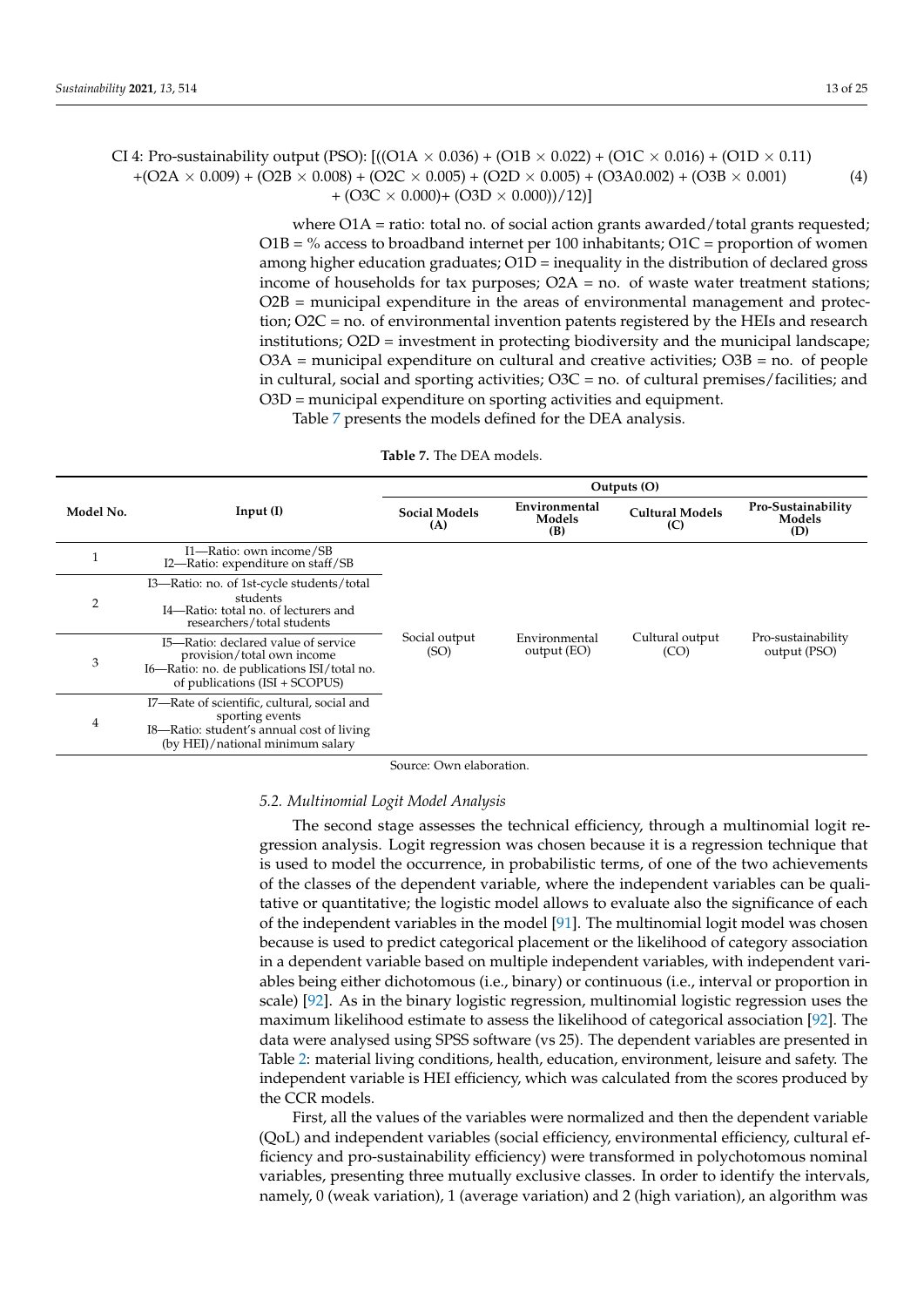used: (i) the maximum and minimum variation was found in each of the variables; (ii) the maximum (M) minus the minimum (m) to be divided by two was calculated to find the size of each interval (s); and (iii) three intervals were built incrementally:  $[m,m + s][m + s]$ s,m + s+s[;[m + s+s,M[. Then, a final dummy variable was introduced, for control purposes, aiming to determine whether the HEI's size, according to the number of students enrolled, had a significant effect on the results. Two regression models will be considered: Model 1, including the independent variables "social efficiency", "environmental efficiency", "cultural efficiency" and the control variable "size"; and Model 2, considering as the independent variable "pro-sustainability efficiency" and as the control variable "size". Both models have the dependent variable of QoL. Table [8](#page-13-0) presents the variables included in this study as well as the measurement scales defined.

| Model         | <b>Type</b> | Description                                                                                | Scales/Measurement                                                                                                    |
|---------------|-------------|--------------------------------------------------------------------------------------------|-----------------------------------------------------------------------------------------------------------------------|
| 1 and $2$     | Dependent   | QoL (life conditions +<br>health $+$ education $+$<br>environment + leisure<br>+ security) | [ $\geq$ 0.370 and $>$ 0.637[=0; [ $\geq$ 0.637<br>and <0.903[=1; [ $\geq$ 0.903 and<br>$<1.170$ [ $=2$ ]             |
| $\mathbf{1}$  | Independent | SE: Social efficiency<br>scores obtained from<br>the DEA analysis                          | $[-1.436$ and $\geq -0.375$ [=0;<br>$[\geq -0.375$ and <0.686[=1; [ $\geq 0.686$ ]<br>and< $1.747$ [= $2$             |
| 1             | Independent | EE: Environmental<br>efficiency scores<br>obtained from the<br>DEA analysis                | $[-1.737 \text{ and } -0.548] = 0;$<br>$[\geq -0.548$ and <0.641[=1; [ $\geq 0.641$ ]<br>and $\langle 1.829[-2]$      |
| 1             | Independent | CE: Cultural<br>efficiency scores<br>obtained from the<br>DEA analysis                     | $[\geq -0.762$ and $>0.203$ [=0; [ $\geq 0.203$ ]<br>and <1.167[=1; [ $\geq$ 1.167 and<br>$< 2.132[-2]$               |
| $\mathcal{P}$ | Independent | PS: Pro-sustainability<br>efficiency scores<br>obtained from the<br>DEA analysis           | $[\geq -1.476$ and $> -0.425$ [=0;<br>$[\geq -0.425$ and <0.626[=1; [ $\geq 0.626$ ]<br>and $<$ 1.676[=2              |
| $1$ and $2$   | Independent | SIZE-Size by $n^{\circ}$ of<br>students in the HEI                                         | $= 0$ < Average value of the n° of<br>students enrolled<br>$= 1 \geq$ Average value of the n° of<br>students enrolled |

<span id="page-13-0"></span>**Table 8.** Variables of the multinomial logistic regression and measurement scales.

Source: Own elaboration.

In general terms, the multinomial logistic regression model estimator is represented by the following:

$$
P(Y=0|X) = \frac{e^{\beta_{00} + \beta_{01}X_1 + \dots + \beta_{0p}X_p}}{e^{\beta_{00} + \beta_{01}X_1 + \dots + \beta_{0p}X_p} + e^{\beta_{10} + \beta_{11}X_1 + \dots + \beta_{1p}X_p} + e^{\beta_{21} + \beta_{01}X_1 + \dots + \beta_{2p}X_p}}
$$
(5)

$$
P(Y=1|X) = \frac{e^{\beta_{10} + \beta_{11}X_1 + \dots + \beta_{1p}X_p}}{e^{\beta_{00} + \beta_{01}X_1 + \dots + \beta_{0p}X_p} + e^{\beta_{10} + \beta_{11}X_1 + \dots + \beta_{1p}X_p} + e^{\beta_{21} + \beta_{01}X_1 + \dots + \beta_{2p}X_p}}
$$
(6)

$$
P(Y=2|X) = \frac{e^{\beta_{20} + \beta_{21}X_1 + \dots + \beta_{2p}X_p}}{e^{\beta_{00} + \beta_{01}X_1 + \dots + \beta_{0p}X_p} + e^{\beta_{10} + \beta_{11}X_1 + \dots + \beta_{1p}X_p} + e^{\beta_{21} + \beta_{01}X_1 + \dots + \beta_{2p}X_p}}
$$
(7)

where

 $P(Y = 0|X); P(Y = 1|X); P(Y = 2|X)$  = vectors of estimated probabilities; *Y* = dependent variable;

 $\beta$  = vector of logistic regression coefficients;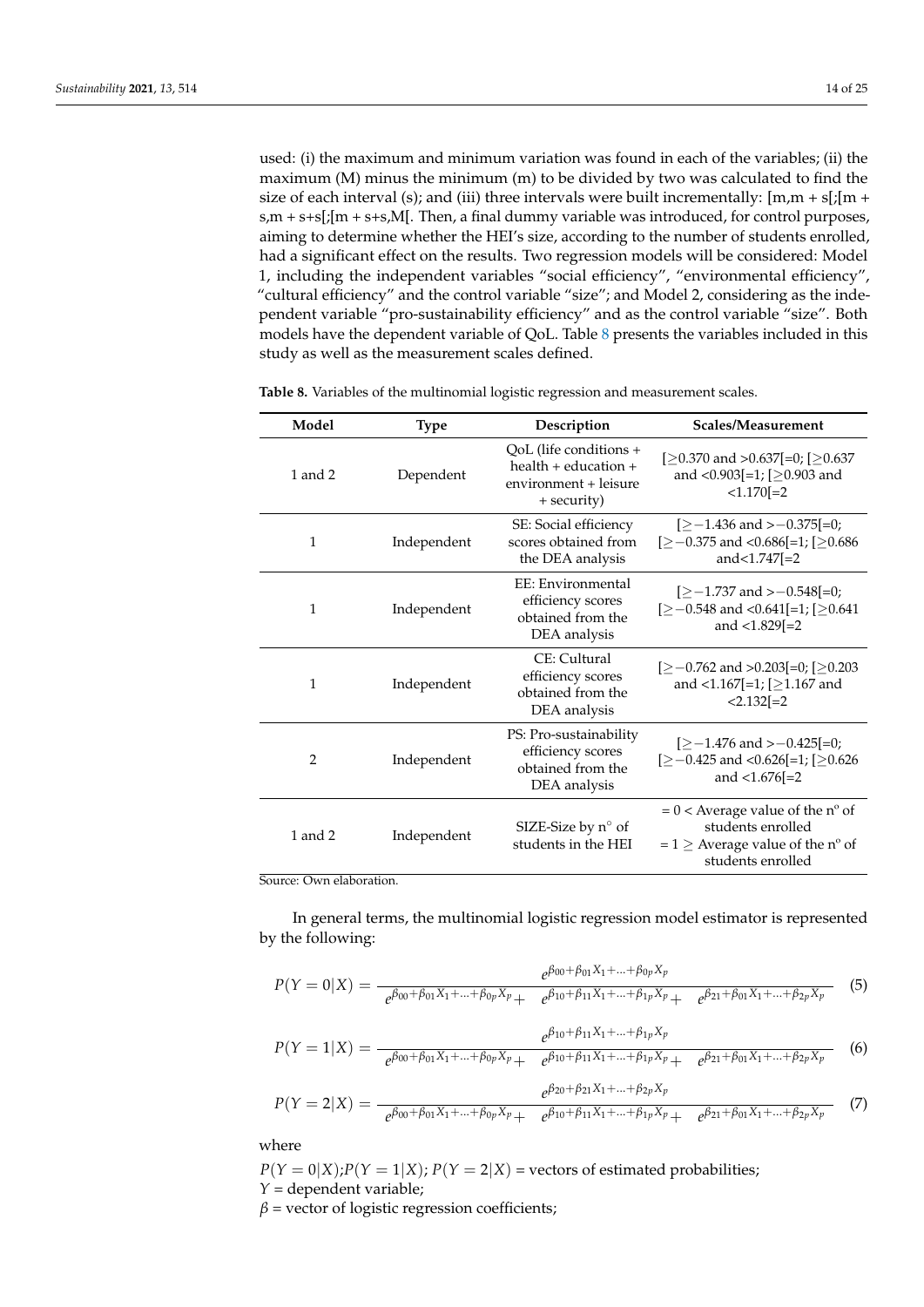$X = (X_1, \ldots, X_p)$  independent variables;  $p = 1, \ldots, n$ .

The specification of the two econometric models, with indication of the multiple regression equation and identification of all operationalized variables, as well as the random disturbance term, is defined as follows:

Model 1: Logit 
$$
(\hat{\pi}_p) = \beta_0 + \beta_1 X_{1p} + \beta_2 X_{2p} + \beta_3 X_{3p} + \beta_4 X_{4p} + \varepsilon_p
$$
 (8)

where

 $π = dependent variable QoL;$ 

 $X_1$  = independent variable SE;

 $X_2$  = independent variable AE;

- $\chi_3$  = independent variable CE;
- $\chi_4$  = independent variable SIZE;

 $\varepsilon_p$  = error (other factors/unobservable characteristics);

with  $p = 1, \ldots, 23$ .

Model 2: Logit 
$$
( \hat{\pi}_p ) = \beta_0 + \beta_1 X_{1p} + \beta_2 X_{2p} + \varepsilon_p
$$
 (9)

where

 $π = dependent variable QoL;$  $X_1$  = independent variable PS;  $X_2$  = independent variable SIZE;  $\varepsilon_p$  = error (other factors/unobservable characteristics); with  $p = 1, \ldots, 23$ .

To contrast these results, a probit regression was also performed. Logit and probit regressions are similar because each returns sigmoid probabilities that sum to one over all alternatives; however, probit offers a potential advantage over logit in that the probit error specification allows correlations between the errors [\[93\]](#page-24-12); that is, for the logit models, the errors are assumed to follow the standard logistic distribution and for the probit the errors are assumed to follow a normal distribution [\[94\]](#page-24-13).

## **6. Presentation and Discussion of the Results**

## *6.1. First-Stage Results: DEA*

A DEA was used to estimate the efficiency scores of the pro-sustainability activities of 23 public HEIs. In this phase, the 16 models presented in Table [7](#page-12-0) were analysed and the means of the results (scores) are presented in Table [9](#page-15-0) for each model (A–D), as well as the global average, variance, skewness and kurtosis. A radar chart is also presented in Figure [1,](#page-15-1) to facilitate visual inspection of the set of values obtained in the DEA analysis, by model.

As observed in Table [5,](#page-11-0) for the social efficiency activities (Model A), taking as a reference the average obtained per DMU, a homogeneous distribution is revealed, highlighting that none of them is below the median threshold of 50%. Four institutions recorded averages above 80% (UNL, UL, ISCTE and UAB); ten HEIs are between 60% and 80%; and nine obtained values between 50% and 60%. The global average of social efficiency is found to be 66%, with this being the highest average of the four models (A–D).

As for the average of Model B, the environmental efficiency activities, two HEIs stand out with averages above 80% (UAB and IPV); eleven are between 60% and 80%; two between 50% and 60%; and the remainder are below 50%. The global average of environmental efficiency is 60%.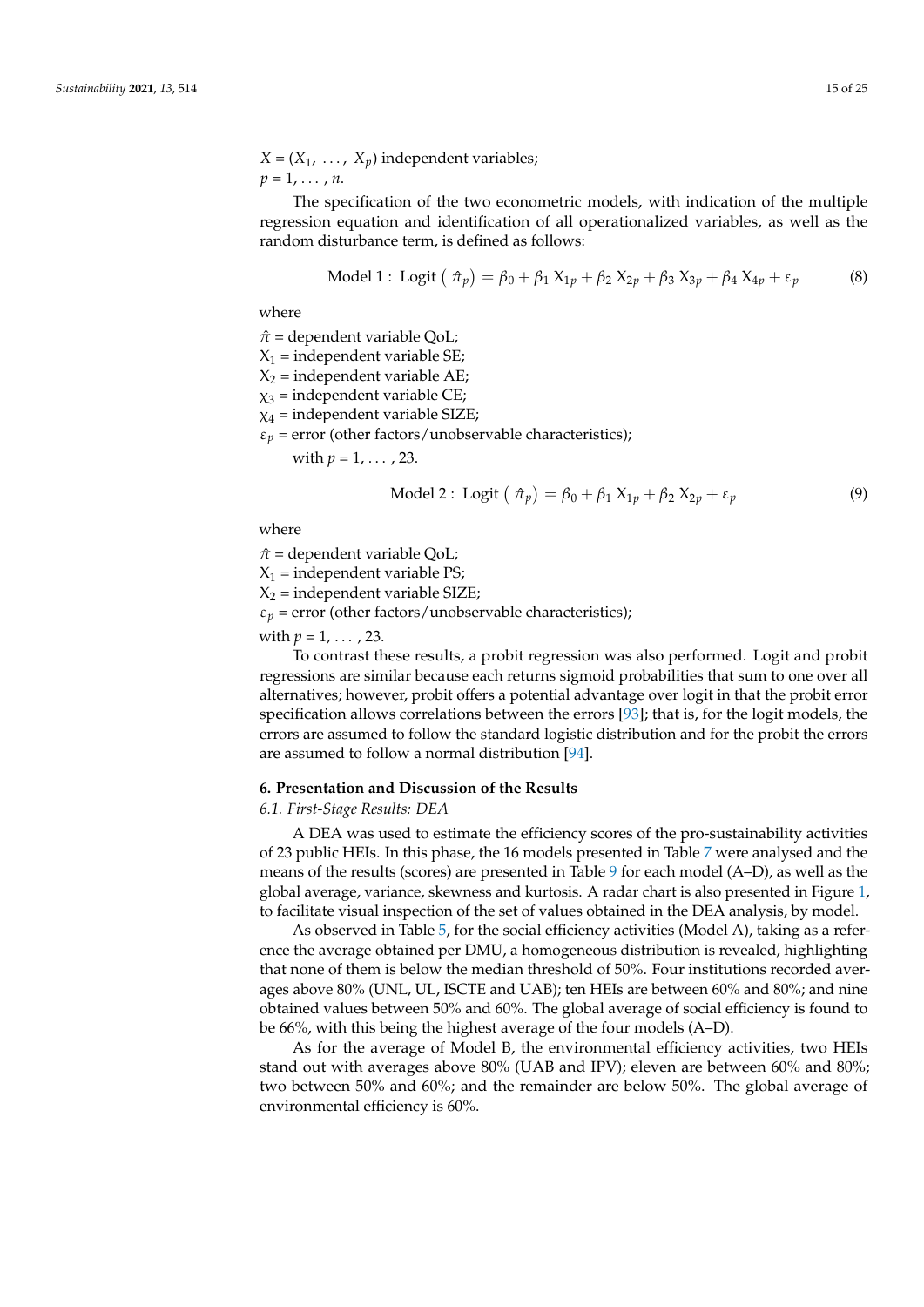<span id="page-15-0"></span>

| <b>Higher Education Institutions</b><br>(HEEs)                                                                                       | <b>Mean Social Efficiency</b><br>(Model A) | <b>Mean Environmental</b><br><b>Efficiency (Model B)</b> | Mean Cultural<br><b>Efficiency (Model C)</b> | Mean<br>Pro-sustainability<br>Efficiency (Model D) |
|--------------------------------------------------------------------------------------------------------------------------------------|--------------------------------------------|----------------------------------------------------------|----------------------------------------------|----------------------------------------------------|
| Universidade de Lisboa (UL)<br>Universidade do Porto (UP)<br>Universidade de Coimbra (UC)                                            | 84.123<br>58.078<br>53.238                 | 69.995<br>42.735<br>48.633                               | 86.445<br>52.465<br>8.285                    | 83.990<br>57.060<br>53.413                         |
| Universidade Nova de Lisboa<br>(UNL)                                                                                                 | 85.495                                     | 73.028                                                   | 85.048                                       | 85.218                                             |
| Instituto Politécnico do Porto (IPP)<br>Universidade do Minho UM<br>Universidade de Aveiro UA<br>Instituto Politécnico de Leiria IPL | 50.113<br>57.108<br>51.815<br>61.230       | 31.250<br>24.535<br>50.350<br>73.140                     | 43.983<br>5.873<br>9.135<br>6.123            | 49.008<br>52.658<br>52.035<br>61.388               |
| Instituto Universitário de Lisboa<br><b>ISCTE</b>                                                                                    | 82.640                                     | 74.200                                                   | 79.633                                       | 82.738                                             |
| Universidade do Algarve UAL<br>Universidade da Beira Interior UBI                                                                    | 58.115<br>55.608<br>54.408                 | 79.733<br>72.963<br>55.340                               | 19.965<br>7.758<br>7.195                     | 63.125<br>58.693<br>54.890                         |
| Universidade de Évora UE<br>Universidade de Trás-os-Montes e<br>Alto Douro UTAD                                                      | 59.273                                     | 43.340                                                   | 4.923                                        | 58.505                                             |
| Universidade Aberta UAB<br>Instituto Politécnico de Viseu IPV                                                                        | 82.555<br>76.610                           | 96.385<br>89.285                                         | 98.950<br>9.408                              | 84.770<br>78.788                                   |
| Instituto Politécnico do Cávado e<br>Ave IPCA                                                                                        | 64.783                                     | 25.243                                                   | 5.965                                        | 58.460                                             |
| Instituto Politécnico de Viana do<br>Castelo IPVC                                                                                    | 69.043                                     | 45.578                                                   | 25.933                                       | 67.625                                             |
| Instituto Politécnico de Castelo<br>Branco IPCB                                                                                      | 71.468                                     | 69.305                                                   | 11.268                                       | 69.258                                             |
| Instituto Politécnico de Santarém<br><b>IPS</b>                                                                                      | 66.348                                     | 60.045                                                   | 17.495                                       | 67.138                                             |
| Universidade dos Açores UAC<br>Universidade da Madeira UMA                                                                           | 67.823<br>68.913                           | 33.245<br>77.718                                         | 7.860<br>6.670                               | 63.468<br>71.020                                   |
| Instituto Politécnico de Portalegre<br><b>IPPortal</b>                                                                               | 62.593                                     | 70.320                                                   | 5.800                                        | 65.663                                             |
| Escola Superior de Enfermagem de<br>Lisboa ESEL                                                                                      | 78.318                                     | 62.860                                                   | 76.338                                       | 78.215                                             |
| Mean By model<br>Variance                                                                                                            | 66.074<br>123.576                          | 59.532<br>405.858                                        | 29.675<br>1055.814                           | 65.962<br>131.997                                  |
| <b>Skewness</b><br>Kurtosis                                                                                                          | 0.414<br>$-1.053$                          | $-0.202$<br>$-0.812$                                     | 1.128<br>$-0.379$                            | 0.432<br>$-1.039$                                  |

**Table 9.** Average values (scores) by model: Data Envelopment Analysis (DEA).

Source: Own elaboration.

<span id="page-15-1"></span>

Figure 1. Distribution of the average values (scores), by model, of the DEA. Source: Own elaboration.

HEIs with an average above 80% (UAB, UL and UNL); two with averages between 60% and 80%; and the remaining sixteen with averages under 50%. The global average of cultural efficiency is only 30%. Four institutions recorded of 50%. Model C, measuring cultural efficiency, reveal a heterogeneous distribution: three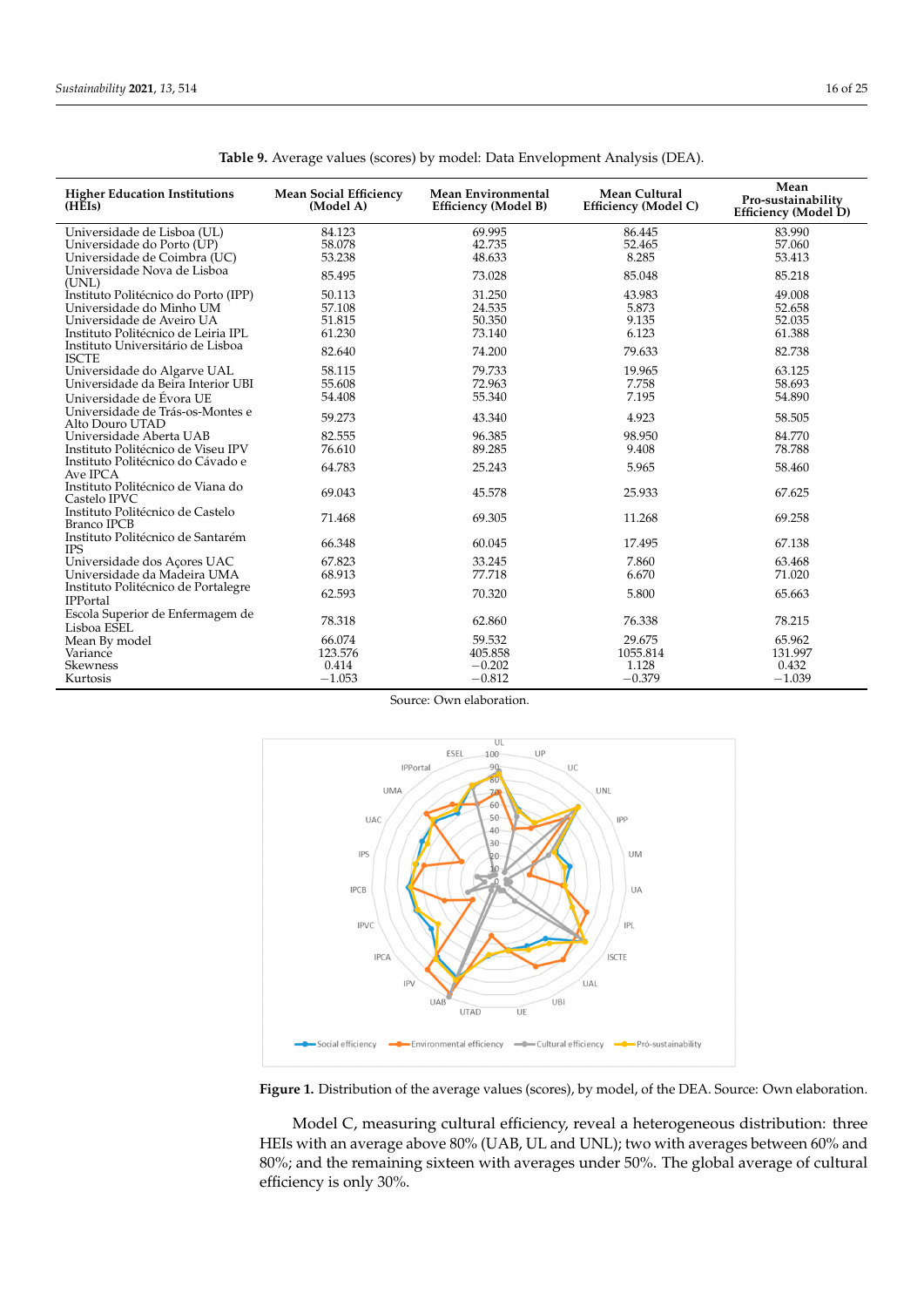Concerning pro-sustainability efficiency, Model D, including simultaneously the social, environmental and cultural factors, four HEIs are found to be above 80% (UNL, UAB, UL and ISCTE); ten between 60% and 80%; eight between 50% and 60%; and only one is below this, but very close to 50%. The global average of pro-sustainability efficiency is 66%. Regarding skewness and kurtosis, all the values indicate a normal distribution.

The radar chart in Figure [1](#page-15-1) shows that, indeed, the values oscillating most are those related to cultural efficiency, followed by environmental efficiency. Social efficiency reveals the least variability and comes closest to the line referring to pro-sustainability efficiency.

## *6.2. Second-Stage Results: Multinomial Logit and Probit Regression*

The second-stage analysis investigates whether the variation in efficiency can influence the dimensions characterising regional QoL. To do so, two selected model specifications were considered (see Table [7\)](#page-12-0) and analysed through estimation of a multinomial logistic regression.

The first step is to produce descriptive statistics of the variables studied for each model. The distribution of the average values was found to be homogenous. The correlational relation between the variables, kurtosis, asymmetry and VIF were also analysed and the results reveal that all the values are within normality (see Table [10\)](#page-16-0), except for the "cultural efficiency" correlation with QoL, which exceed the value of 0.7.

| Variables Model 1             | 1         | $\overline{2}$ | 3        | 4      | 5     |
|-------------------------------|-----------|----------------|----------|--------|-------|
| OoL                           |           |                |          |        |       |
| Social efficiency             | $0.661**$ | 1              |          |        |       |
| Environmental efficiency      | 0.312     | $0.536**$      | 1        |        |       |
| Cultural efficiency           | $0.969**$ | $0.698**$      | 0.341    | 1      |       |
| Size                          | $0.423*$  | $-0.087$       | $-0.338$ | 0.374  | 1     |
| Mean                          | 0.629     | 66.074         | 59.532   | 29.675 | 0.348 |
| Variance                      | 0.098     | 123.58         | 405.86   | 1055.8 | 0.237 |
| Asymmetry                     | 1.079     | 0.414          | $-0.202$ | 1.128  | 0.684 |
| Kurtosis                      | 0.481     | 0.481          | 0.481    | 0.481  | 0.481 |
| VIF                           | (a)       | 2.83           | 1.667    | 3.237  | 1.896 |
| Variables Model 2             | 1         | $\overline{2}$ | 3        |        |       |
| QoL                           | 1         |                |          |        |       |
| Pro-sustainability efficiency | $0.661**$ | 1              |          |        |       |
| Size                          | $0.423*$  | $-0.131$       | 1        |        |       |
| Mean                          | 0.629     | 65.962         | 0.348    |        |       |
| Variance                      | 0.098     | 132.0          | 0.237    |        |       |
| Asymmetry                     | 1.079     | 0.432          | 0.684    |        |       |
| Kurtosis                      | 0.481     | 0.481          | 0.481    |        |       |
| VIF                           | (a)       | 1.017          | 1.017    |        |       |

<span id="page-16-0"></span>**Table 10.** Descriptive statistics, correlations, kurtosis, asymmetry and VIF among the variables.

\*\* The correlation is significant at 0.01 (2 extremities). \* The correlation is significant at 0.05 (2 extremities). (a) Dependent variable: QoL. Source: Own elaboration.

The probability of each of the "efficiency" variations (0—weak; 1—average; and 2 high) was estimated from the QoL variable (material living conditions + health + education + environment + leisure + safety). All the models were adjusted with Stata software. Table [7](#page-12-0) presents the estimates of the coefficients and respective outputs of the program for each of the eight models estimated. All the models are statistically significant ( $p < 0.05$ ), except for Model 2. Concerning the quality of adjustment, the test statistic and the significance of the chi-squared tests are presented, with the results indicating the models are suitably adjusted. Unlike the likelihood-ratio, Wald and similar testing procedures, the models need not be nested to compare the information criteria [\[95\]](#page-24-14). Therefore, two statistics were performed to calculate the two information criteria used to compare the models: Akaike's information criterion (BIC) and the Bayesian information criterion (AIC).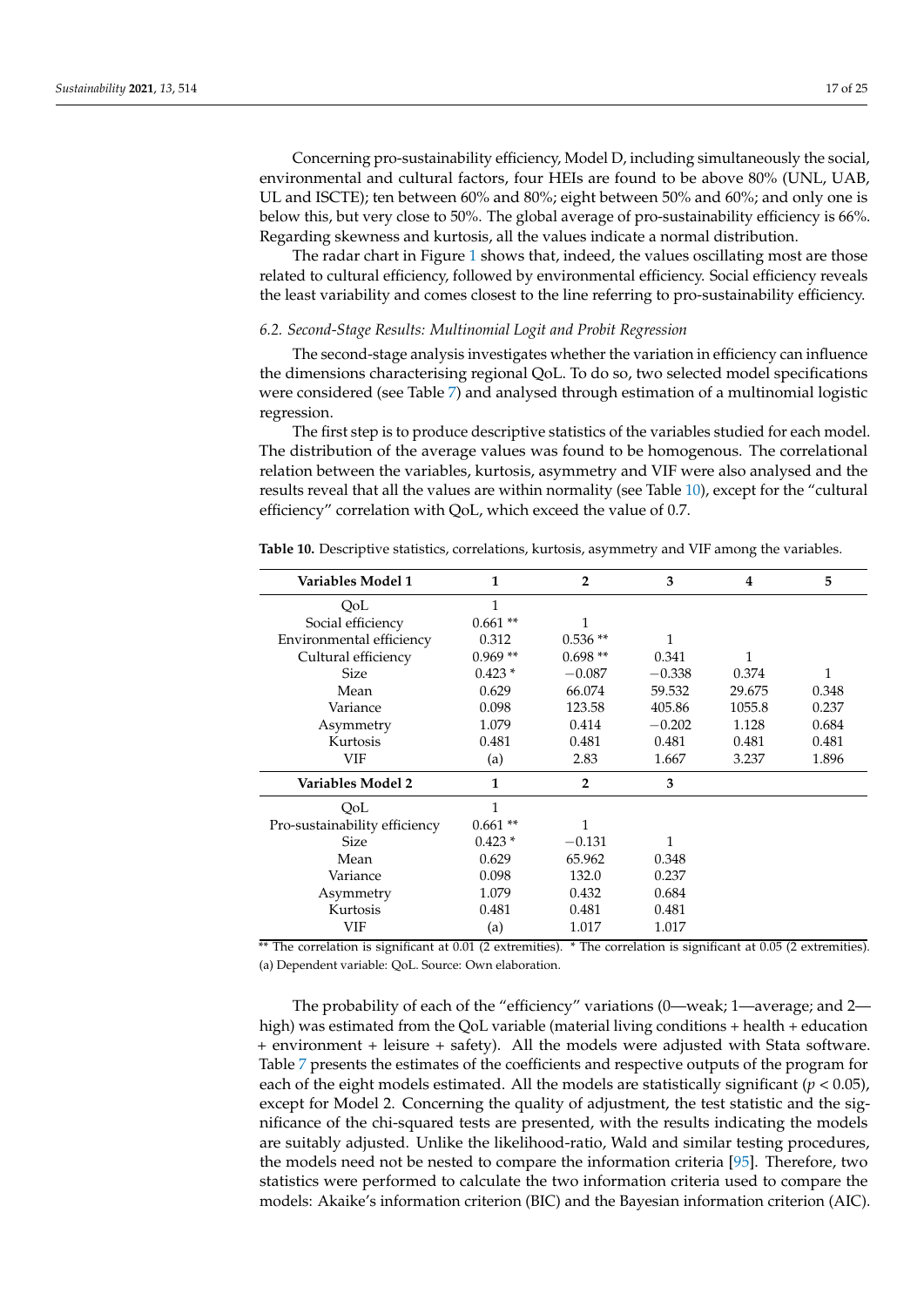In general, given the two models, the one with the smaller AIC fits the data better than the one with the larger AIC, as does a smaller BIC, indicating a better-fitting model. Table [11](#page-17-0) shows the significant models and correspondent values.

**Table 11.** Coefficients of Model 1's multinomial logit and probit, with and without the control variable.

<span id="page-17-0"></span>

|                                                                                                                                          | <b>Multinomial Logit Models</b>                              |                                           | <b>Probit Models</b>             |                                                       |                                                                                                                                        |                                                                                                                                        |                               |                         |                                                       |                             |
|------------------------------------------------------------------------------------------------------------------------------------------|--------------------------------------------------------------|-------------------------------------------|----------------------------------|-------------------------------------------------------|----------------------------------------------------------------------------------------------------------------------------------------|----------------------------------------------------------------------------------------------------------------------------------------|-------------------------------|-------------------------|-------------------------------------------------------|-----------------------------|
|                                                                                                                                          | Logit Model 1a<br>QoL <sup>a</sup>                           | Coef.                                     | Std.<br>Err                      | $\mathbf{Z}% ^{T}=\mathbf{Z}^{T}\times\mathbf{Z}^{T}$ | P >  z                                                                                                                                 | Probit Model 1a<br>QoL                                                                                                                 | Coef.                         | Std.<br>Err             | $\mathbf{Z}% ^{T}=\mathbf{Z}^{T}\times\mathbf{Z}^{T}$ | P >  z                      |
| Average                                                                                                                                  | Social efficiency                                            | $-1.740$                                  | 1.049                            | $-1.66$                                               | $0.097*$                                                                                                                               | Social efficiency                                                                                                                      | $-1.163$                      | 0.585                   | $-1.99$                                               | $0.047**$                   |
| variation<br>(Dependent                                                                                                                  | Environmental<br>efficiency.                                 | 1.267                                     | 0.953                            | 1.33                                                  | 0.184                                                                                                                                  | Environmental<br>efficiency.                                                                                                           | 1.000                         | 0.521                   | 1.92                                                  | $0.055*$                    |
| variable = $1$ )<br>High                                                                                                                 | Cultural efficiency<br>Constant<br>Social efficiency         | 2.297<br>$-0.906$<br>$-3.351$             | 1.126<br>1.013<br>2.416          | 2.04<br>$-0.89$<br>$-1.39$                            | $0.041**$<br>0.371<br>0.165                                                                                                            | Cultural efficiency<br>Constant                                                                                                        | 1.563<br>$-0.634$             | 0.602<br>0.557          | 2.60<br>$-1.11$                                       | $0.009**$<br>0.265          |
| variation                                                                                                                                | Environmental                                                | 3.704                                     | 1.629                            | 2.27                                                  | $0.023$ **                                                                                                                             |                                                                                                                                        |                               |                         |                                                       |                             |
| (Dependent<br>variable $= 2$ )                                                                                                           | efficiency.<br>Cultural efficiency<br>Constant               | 4.519<br>$-5.476$                         | 2.534<br>2.620                   | 1.78<br>$-02.09$                                      | $0.074*$<br>0.037                                                                                                                      |                                                                                                                                        |                               |                         |                                                       |                             |
| Number of $obs = 23$<br>LR chi $2(6) = 18.51$<br>Log likelihood $= -15.150$<br>$Prob > chi2 = 0.005$<br>$AIC = 46,301$<br>$BIC = 55.385$ |                                                              |                                           |                                  |                                                       | Number of $obs = 23$<br>LR chi $2(3) = 8.12$<br>Log likelihood $= -9.247$<br>$Prob > chi2 = 0.044$<br>$AIC = 26.496$<br>$BIC = 31.038$ |                                                                                                                                        |                               |                         |                                                       |                             |
| Logit Model 1b<br>OoL <sup>a</sup>                                                                                                       |                                                              | Coef.                                     | Std.<br>Err                      | $\mathbf{Z}% ^{T}=\mathbf{Z}^{T}\times\mathbf{Z}^{T}$ | P >  z                                                                                                                                 | Probit Model 1b<br>QoL                                                                                                                 | Coef.                         | Std.<br>Err             | $\mathbf{Z}% ^{T}=\mathbf{Z}^{T}\times\mathbf{Z}^{T}$ | P >  z                      |
| Average                                                                                                                                  | Social efficiency (SE)                                       | $-2.013$                                  | 1.181                            | $-1.70$                                               | $0.088*$                                                                                                                               | Social efficiency                                                                                                                      | $-1.345$                      | 0.659                   | $-2.04$                                               | $0.041$ **                  |
| variation                                                                                                                                | Environmental<br>efficiency.                                 | 1.171                                     | 0.976                            | 1.20                                                  | 0.230                                                                                                                                  | Environmental<br>efficiency.                                                                                                           | 0.894                         | 0.540                   | 1.65                                                  | 1.953                       |
| (Dependent<br>variable = $1$ )<br>High                                                                                                   | Cultural efficiency<br>Size<br>Constant<br>Social efficiency | 2.753<br>$-0.981$<br>$-0.484$<br>$-3.817$ | 1.450<br>1.758<br>1.233<br>2.705 | 1.90<br>$-0.56$<br>$-0.39$<br>$-1.41$                 | $0.058*$<br>0.577<br>0.694<br>0.158                                                                                                    | Cultural efficiency<br>Size<br>Constant                                                                                                | 1.835<br>$-0.646$<br>$-0.299$ | 0.758<br>0.985<br>0.740 | 2.42<br>$-0.66$<br>$-0.40$                            | $0.016**$<br>0.512<br>0.686 |
| variation                                                                                                                                | Environmental<br>efficiency.                                 | 3.413                                     | 1.676                            | 2.04                                                  | $0.042**$                                                                                                                              |                                                                                                                                        |                               |                         |                                                       |                             |
| (Dependent<br>variable $= 2$ )                                                                                                           | Cultural efficiency<br><b>Size</b><br>Constant               | 5.313<br>$-1.903$<br>$-4.660$             | 2.987<br>2.529<br>2.783          | 1.78<br>$-0.75$<br>$-1.67$                            | $0.075*$<br>0.452<br>0.094                                                                                                             |                                                                                                                                        |                               |                         |                                                       |                             |
| Number of $obs = 23$<br>LR chi $2(8) = 19.13$<br>Log likelihood $= -14.843$<br>$Prob > chi2 = 0.014$<br>$AIC = 49.687$<br>$BIC = 61.042$ |                                                              |                                           |                                  |                                                       |                                                                                                                                        | Number of $obs = 23$<br>LR chi $2(4) = 8.42$<br>Log likelihood $= -9.027$<br>$Prob > chi2 = 0.077$<br>$AIC = 26.037$<br>$BIC = 31.713$ |                               |                         |                                                       |                             |

<sup>a</sup> The category of reference is: Weak variation (reference level). Level of significance  $* = p < 0.100$ ; \*\*  $= p < 0.050$ .

Observation of Table [7](#page-12-0) reveals that all the dimensions (social efficiency, environmental efficiency and cultural efficiency) have a significant effect on both models (Logit Model 1a: social efficiency:  $p = 0.088$ ; environmental efficiency:  $p = 0.023$ ; cultural efficiency: (average variation)  $p = 0.041$ , (hight variation)  $p = 0.074$ ; Probit Model 1a: social efficiency:  $p = 0.047$ ; environmental efficiency:  $p = 0.055$ ; cultural efficiency:  $p = 0.009$ ). When applying the control variable "Size" in Logit Model 1b, the introduction of this variable improves the significance of the "social efficiency" in the average variation ( $p = 0.88$ ). Regarding environmental and cultural efficiency, when the control variable is introduced, the significance decreases. Probit Model 1b was insignificant.

As for AIC and BIC, when adding the control variable, the result is found to change slightly, but without much relevance. However, concerning the Multinomial Logit Models and Probit Models, this difference is greater, with the first fitting the data better.

These results indicate that all the dimensions are associated with increased levels of QoL, and all the dimensions are also influenced by the HEI's size. However, social efficiency is negatively related to intermediate levels of QoL, indicating that, probably, what is done within the HEI at a social level is not enough to have positive effects on the region's QoL. On the other hand, increasing the number of students makes this effect more negative. Regarding the effect of "size" on the influence of environmental and cultural efficiency on QoL, this may be lower if the number of students increases, since the control variable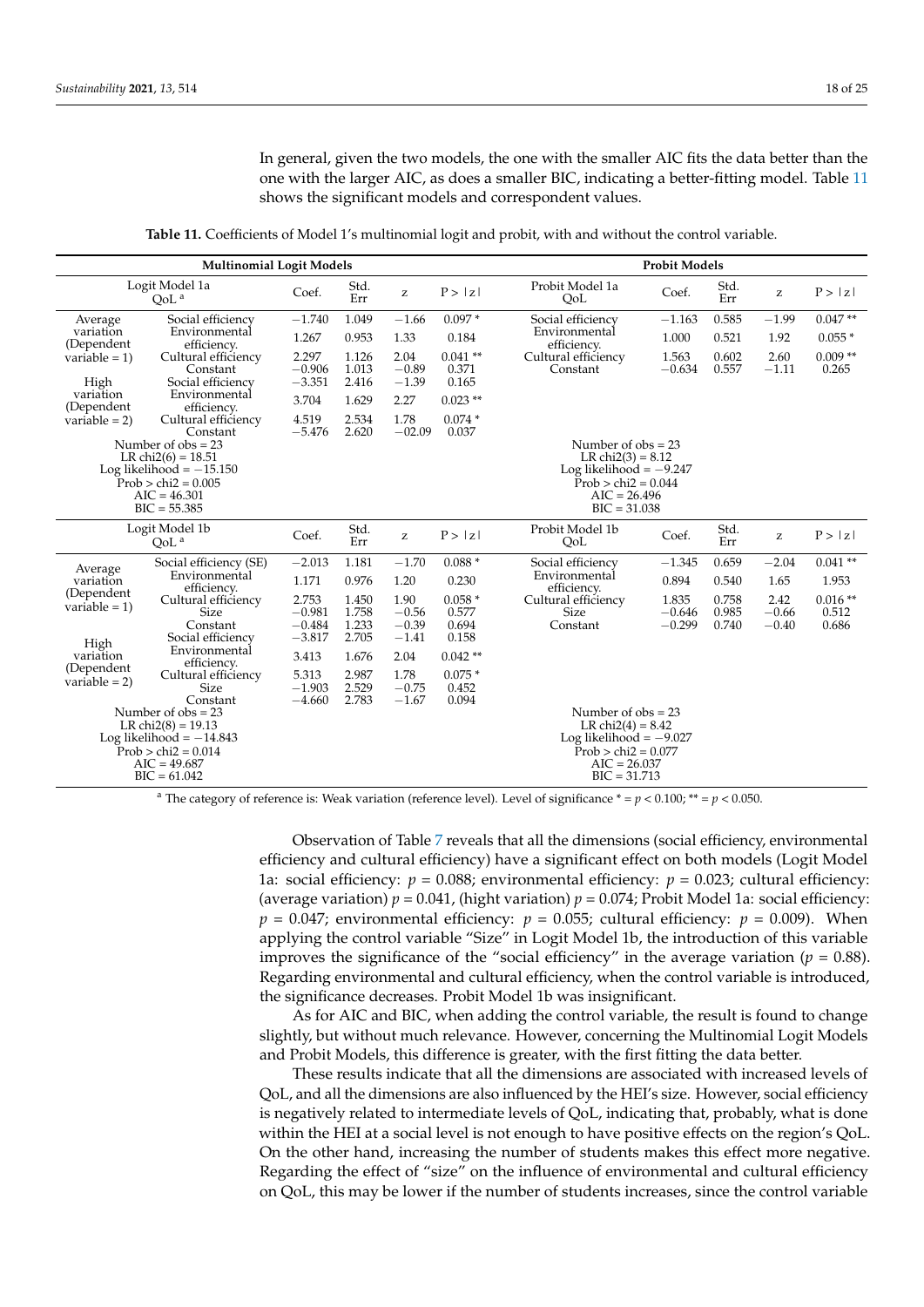decreases the significance of those relationships. In order to highlight the importance of social efficiency, environmental efficiency, and cultural efficiency, and the liaison with the size of the HEIs (control variable), Table [12](#page-18-0) summarizes the statistically significant results found in the logit model, with and without this control variable.

| Variables with<br>Significant Value             | Coef.                                     |                                        | <i>p</i> -Value                          |                                        |
|-------------------------------------------------|-------------------------------------------|----------------------------------------|------------------------------------------|----------------------------------------|
|                                                 | <b>Without Control</b><br>Variable "Size" | <b>With Control</b><br>Variable "Size" | <b>Without Control</b><br>Varable "Size" | <b>With Control</b><br>Variable "Size" |
| Social efficiency<br>(average variation)        | $-1.740$                                  | $-2.013$                               | $0.097*$                                 | $0.088*$                               |
| Environmental<br>efficiency (high<br>variation) | 3.704                                     | 3.413                                  | $0.023$ **                               | $0.042**$                              |
| Cultural efficiency<br>(average variation)      | 2.297                                     | 2.753                                  | $0.041**$                                | $0.058*$                               |
| Cultural efficiency<br>(high variation)         | 4.519                                     | 5.313                                  | $0.074*$                                 | $0.075*$                               |

<span id="page-18-0"></span>**Table 12.** Coefficient and *p*-values of the social efficiency and size variables.

Level of significance  $* = p < 0.100$ ;  $** = p < 0.050$ . Source: Own elaboration.

## *6.3. Discussion*

According to the results obtained from applying the DEA method and observation of Table [4,](#page-10-0) a pattern worthy of note is detected; i.e., HEIs with better pro-sustainability efficiency, especially in the social aspect, are located in the Greater Lisbon area. This result is not surprising and agrees with van Vught [\[49\]](#page-22-28) and Lepori et al. [\[50\]](#page-23-0) when stating that HEIs' positioning depends on the stock or resources available in the region. HEIs located in regions with greater resources (financial, logistic, physical, human capital, etc.) differentiate in being more efficient in transforming their resources and become more pro-active in anticipating changes and in developing the capacity to respond appropriately to the identified needs, as mentioned by Mazzarol and Soutar [\[51\]](#page-23-1). Indeed, regional asymmetries are greatly linked to both peripheral locations and the economic, social and institutional structures and dynamics of different regions [\[96\]](#page-24-15). More peripheral regions are usually expected to be less developed, as they are further from the main centres of decisionmaking, production and consumption [\[83\]](#page-24-2). Considering that if on one hand the HEIs must adapt to their surrounding population, and on the other that the population also ends up adapting to the existing educational supply, there is always a certain synergy between the characteristics of teaching, educational institutions and the local population/social context, as mentioned by [\[44\]](#page-22-23). So, it would be important to characterise the Portuguese higher education system and determine the presence of asymmetries between the various regions, assessing the different ways in which these institutions relate to their physical and social environment.

To respond to Q1, "Are HEIs efficient in transforming their inputs into pro-sustainability outputs?", two new insights are provided. Firstly, Portuguese HEIs manage to present intermediate levels of pro-sustainability efficiency, with social and environmental aspects showing the greatest efficiency. This result demonstrates the HEIs' concern about their social involvement in activities linked to the third mission [\[30\]](#page-22-9), and each HEI's capacity to stimulate, for example, gender equality, direct (e.g., grants) and indirect (e.g., accommodation services, sport, psychological support, volunteerism, etc.) social support, combating academic drop-out and, more recently, support/encouragement for student mobility to peripheral regions. In the Portuguese case, as highlighted by some studies, for example in [\[34\]](#page-22-13), social inequalities are very relevant when analysing the problem from a perspective more associated with income inequality or when focusing on the intersections and cumulative effects of various forms of educational, gender, territorial and ethnic inequality, etc. (e.g., [\[35](#page-22-14)[,97\]](#page-24-16)). The HEIs' contribution to their regions is through study grants awarded to needy students or those far from home, implementing activities to promote gender equality, both in terms of teaching and regarding the local population, and in implementing and extending social support to their students in particular, and to society in general.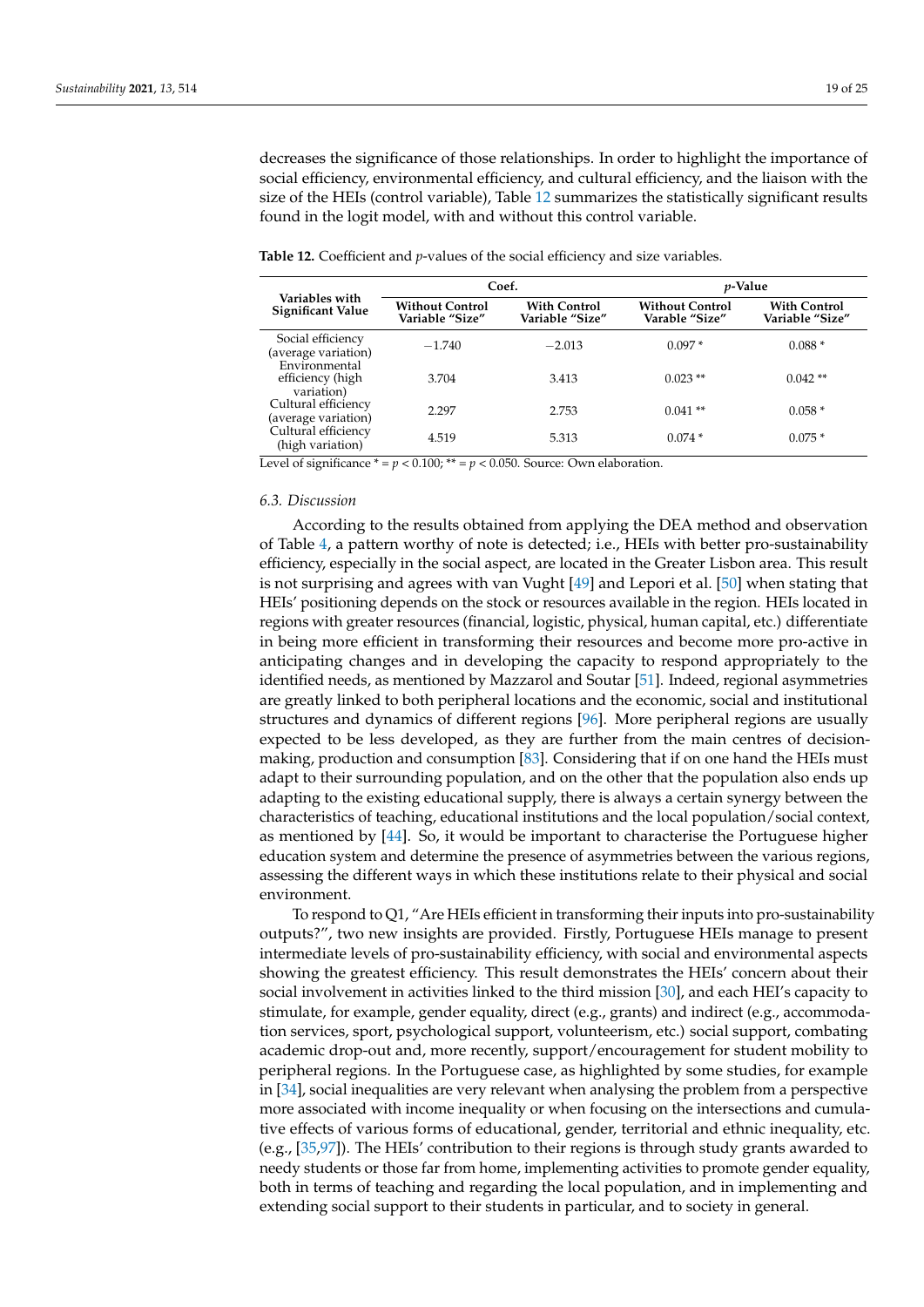Regarding the environmental contribution, although the results demonstrate that most HEIs manage to reach a reasonable level in transforming their inputs in environmental efficiency, there is certainly much work to be done. HEIs often have an important environmental concern on campus, but frequently the results do not extend to the surrounding regions, and if they do so, this is very localized and on a very small scale. These situations occur because regional entities do not have that concern about environmental sustainability or because there is not yet sufficient capital to develop the necessary infrastructure to accompany such activities. It is also necessary to develop greater environmental awareness through inter-generational education programmes. Regarding cultural efficiency, it was demonstrated that much remains to be done, principally in peripheral regions where resources and access to cultural goods are scarce or even non-existent.

Secondly, the HEIs presenting greater efficiency are located in the Greater Lisbon area. This may indicate that these institutions are well integrated in their region and present a differentiated, competitive orientation and positioning, being able to give greater prominence to activities directed to improving pro-sustainability efficiency, according to regional needs.

Therefore, the strategic path the HEIs follow, their structures and operations, are linked to the region wherein they operate [\[45\]](#page-22-24). This result also reflects the rapid and profound structural change in Portuguese society, resulting from the processes of social re-composition found over the last three decades, which underlined the country's regional asymmetries [\[35\]](#page-22-14). These authors mention the continued existence of inequalities, above all, in essentially rural regions more distant from major urban centres and their surrounding areas of influence, particularly in the regions of Alentejo, the Centre and the Autonomous Region of the Azores, with Greater Lisbon presenting values that tend to position this region in a more favourable wider context.

Regarding the second analysis, and to answer Q2, "What is the role of this efficiency as a predictor of regional QoL?", the results underline that the HEIs' pro-sustainability efficiency has a positive influence on the region's QoL, through environmental and cultural efficiency, but also reinforce the importance of the HEI's size, in terms of student numbers, as a component strengthening the significant effect of those dimensions. If the HEIs have more students, especially with regard to environmental and cultural efficiency, it can lead to a lower QoL in the region, which is justified by the fact that many times the agglomeration of students in a certain region can destabilize the lives of those that inhabit in that region, for example, with more noise, more garbage on the streets, more confusion, less security, etc. As mentioned by Goddart [\[9\]](#page-21-8), HEIs are not just situated in places, they belong to their regions, as they interact with them in a diversity of ways. Therefore, the HEIs' pro-sustainability interaction with their regions of influence can take place in various ways, namely, through the students and staff who live in the region; activities of a social, environmental and cultural nature developed on and off campus; ethical social services, showing civic responsibility, provided to the community; and the creation of sustainable, ecological infrastructure on and off campus, etc. The whole dynamics should be ensured, considering the needs of both the HEI and its surrounding region, contributing to regions' attractiveness and sustainable development, and to inducing positive externalities with regard to regional QoL [\[79\]](#page-23-27).

These results can be extrapolated to other regional realities, namely, in the European space, where there are national networks of public HEIs, aiming to promote territorial cohesion and social mobility through education, research and development, qualification, lifelong learning and, obviously, positively influencing the QoL of the regions.

## **7. Conclusions, Limitations, Research Agenda and Implications**

This study assesses HEIs' pro-sustainability efficiency, considering the social, environmental and cultural factors, examining how their efficiency can influence regional QoL. The study uses a two-step methodology. In the first step, a standard DEA approach was used to estimate the efficiency scores of 23 Portuguese public HEIs; and in the second step,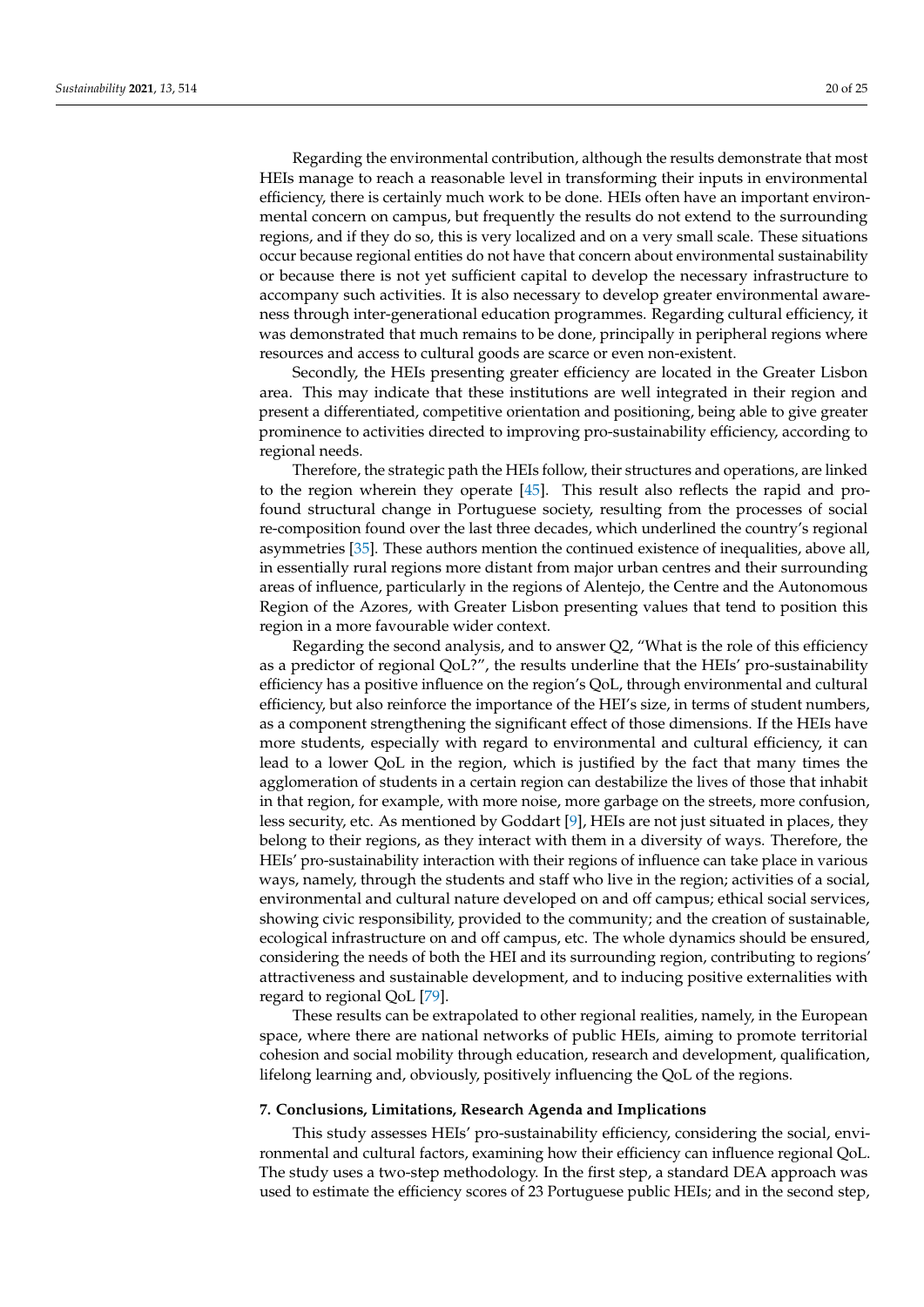a multivariate logit regression assessed the role played by the HEIs' pro-sustainability efficiency in the regional QoL.

The main findings reveal that HEIs located in the Lisbon region have a higher level of pro-sustainability efficiency, although that efficiency is more significant and positive in environmental and cultural factors. Regarding the contribution of the HEIs' pro-sustainability efficiency to the region's QoL, through the three dimensions of efficiency, the institution's size, in terms of student numbers, is shown to be a control variable contributing to the level of interaction between efficiency and regional QoL. In this analysis, the environmental component of efficiency was found to contribute most to regional QoL.

The article is innovative and contributes to the literature on HEIs' pro-sustainability efficiency in two ways: firstly, it maps the most efficient HEIs by collecting the key indicators (inputs and outputs) based on studies of HEIs' impact on their region and from data from a field study, in order to analyse the pro-sustainability efficiency (social, environmental and cultural), through constructing models that are estimated using the DEA method; and secondly, it analyses whether their efficiency influences the regional QoL through specification of logit and probit multivariate models, using the HEIs' efficiency scores as explanatory factors of regional QoL.

There are several limitations that must be underlined. Firstly, it is pointed out that only Portuguese HEIs were included, and so comparisons cannot be made with other international HEIs. However, significant and elucidative results were obtained for the Portuguese case, and the study can be replicated in other international higher education systems. Secondly, the limited number of HEIs under analysis, despite being justified by the unavailability of complete data regarding a greater number of institutions that take part in the scientific and technological system in Portugal. Nevertheless, the main public HEIs were included in the study. Thirdly, the was difficulty in gathering data at the NUTS III level, and especially concerning HEIs. Therefore, a suggestion for the future is to extend the population under study, including new samples of HEIs in other countries, for ensuring a higher number of DMUs and possibly prevent some potential bias present in reduced dimension samples. Fourthly, the fact is that the benchmarking exercise of the DEA analysis considers, by default, the best reference included in the DMU group. Fourthly, it can also be mentioned as another limitation the fact of using a limited set of indicators selected from the literature review. However, a large number of previous studies was reviewed, and the indicators found were tested and scrutinized in the scope of a field study undertaken with experts on higher education. Fifthly, the fact that there was no bootstrapping analysis in the deterministic DEA approach implemented to carry out the study may be an issue. Despite the various attempts made, the necessary convergence of the estimated parameters in the bootstrapping simulation was not ensured. This may be related to the reduced number of DMUs under analysis, already mentioned as a limitation of the empirical approach. Sixthly, a "static" view is presented here, since it was considered only for one year, which is why it is suggested, as an example of a research endeavour to be prosecuted, the future development of longitudinal studies.

Thus, in the light of the empirical evidence now obtained, it is necessary to pursue a future research agenda that includes longitudinal cross-country studies on the influence of the efficiency of HEIs on the regional QoL, to contrast the previous period and the period after the outbreak of the COVID−19 pandemic crisis, considering the different dimensions of the QoL, as recommended in the world reference initiative: "OECD Better Life Index". Additionally, it is suggested to continue the present study, through the development of a composite index that measures the efficiency of HEIs with pro-sustainability orientation, so that this index can be considered in financing decisions, both public and private, of this type of institutions.

The implications of the current study can be seen in two ways: firstly, through the type of association made, which strengthens knowledge about HEIs' influence on their regions, synthesizing at the same time the change in HEIs' social, environmental and cultural role, considering the population's QoL. Secondly, HEIs can reinforce the institutional orientation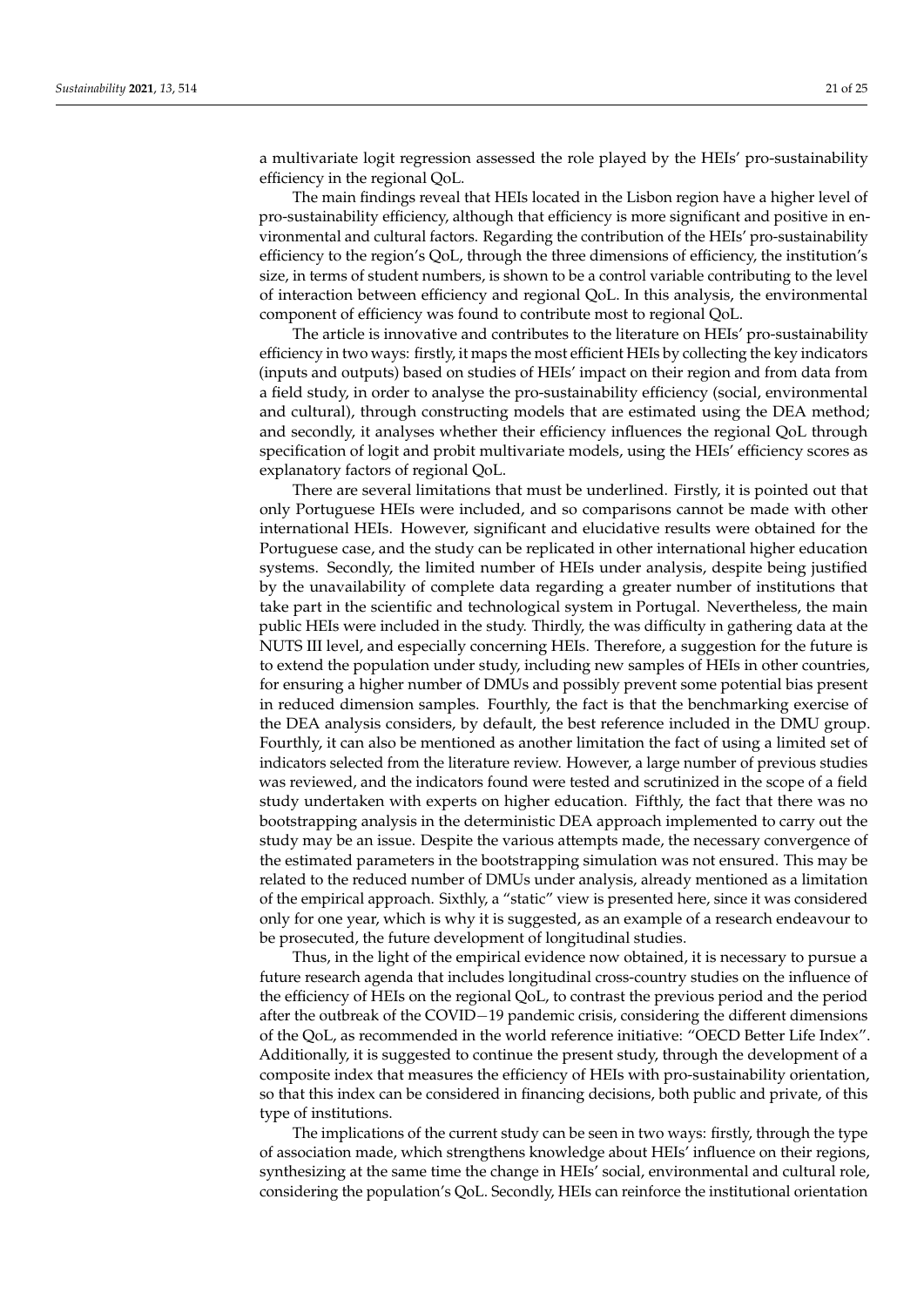of pro-sustainability management, and the study provides new lines for public policies devoted to strengthening HEIs' role in the necessary stimulation of more and better social and cultural activities, with environmental awareness, as levers of regional QoL.

Regional disparities are also connected to peripheral locations and to the economic, social, cultural and environmental structures and dynamics of the different regions. In this line of thought and argument, it is fundamental to consider the HEIs' history and location when making critical decisions on financing teaching, research and knowledge and technology transfer activities carried out by the HEIs, with a proven influence on regional QoL, and thereby emphasize the social, cultural and environmental components of efficiency required of these institutions, which are determinant for the education and absorption of sustainability values at the regional level.

**Author Contributions:** E.d.M.P., J.L. and H.A. contributed to the design and implementation of the research, to the analysis of the results and to the writing and revision of the manuscript. All authors have read and agreed to the published version of the manuscript.

**Funding:** This work was supported by the FCT—Fundação para a Ciência e a Tecnologia, in the scope of the research activities developed at the PTDC/EGE-OGE/29926/2017.

**Institutional Review Board Statement:** Not applicable.

**Informed Consent Statement:** Not applicable.

**Data Availability Statement:** The data presented in this study are available on request from the corresponding author. The data are not publicly available due to privacy of data sources.

**Acknowledgments:** The authors acknowledge the highly valuable comments and suggestions provided by the editors and reviewers, which contributed to the improvement in the clarity, focus, contribution and scientific soundness of the current study.

**Conflicts of Interest:** The authors declare there are no conflicts of interest.

#### **References**

- <span id="page-21-0"></span>1. Pike, A.; Rodríguez-Pose, A.; Tomaney, J. *Handbook of Local and Regional Development*; Routledge: Oxon, UK, 2011.
- <span id="page-21-1"></span>2. Hawken, P.; Lovins, A.B.; Lovins, H. *Natural Capitalism: The Next Industrial Revolution*; Routledge: London, UK, 2013; p. 396.
- <span id="page-21-2"></span>3. Cortese, A. The Critical Role of Higher Education in Creating a Sustainable Future. *Plan. High. Educ.* **2003**, *31*, 15–22.
- <span id="page-21-3"></span>4. Gray, M.; Lobao, L.; Martin, R. Making Space for Well-Being. *Camb. J. Reg. Econ. Soc.* **2012**, *5*, 3–13. [\[CrossRef\]](http://doi.org/10.1093/cjres/rsr044)
- <span id="page-21-4"></span>5. James, A. Work-Life "balance" and Gendered (Im)Mobilities of Knowledge and Learning in High-Tech Regional Economies. *J. Econ. Geogr.* **2014**, *14*, 483–510. [\[CrossRef\]](http://doi.org/10.1093/jeg/lbt002)
- <span id="page-21-5"></span>6. Chatterton, P.; Goddard, J. The Response of Higher Education Institutions to Regional Needs. *Eur. J. Educ.* **2000**, *35*, 475–496. [\[CrossRef\]](http://doi.org/10.1111/1467-3435.00041)
- <span id="page-21-6"></span>7. Pedro, E.D.M.; Leitão, J.; Alves, H. Bridging Intellectual Capital, Sustainable Development and Quality of Life in Higher Education Institutions. *Sustainability* **2020**, *12*, 479. [\[CrossRef\]](http://doi.org/10.3390/su12020479)
- <span id="page-21-7"></span>8. Radinger-Peer, V. What Influences Universities' Regional Engagement? A Multi-Stakeholder Perspective Applying a Q-Methodological Approach. *Reg. Stud. Reg. Sci.* **2019**, *6*, 170–185. [\[CrossRef\]](http://doi.org/10.1080/21681376.2019.1578258) [\[PubMed\]](http://www.ncbi.nlm.nih.gov/pubmed/31565586)
- <span id="page-21-8"></span>9. Goddard, J. The University and the City: New Perspectives on Higher Education and the Grand Challenges of Urban Development. Available online: [http://eunivercitiesnetwork.com/wp-content/uploads/2018/12/0-A-Civic-university-and-academic-cities\\_](http://eunivercitiesnetwork.com/wp-content/uploads/2018/12/0-A-Civic-university-and-academic-cities_John-Goddard-2.pdf) [John-Goddard-2.pdf](http://eunivercitiesnetwork.com/wp-content/uploads/2018/12/0-A-Civic-university-and-academic-cities_John-Goddard-2.pdf) (accessed on 12 September 2020).
- <span id="page-21-9"></span>10. Alves, A.P.F.; Salles, A.C.; Nascimento, L.F. Gestão Pró-Sustentabilidade: Um Estudo Sobre o Processo de Mudança Em Uma Empresa Brasileira. In Proceedings of the X Congresso Nacional de Excelência em Gestão Gestão e Design de Produtos e Serviços para a Sustentabilidade, Rio de Janeiro, Brazil, 8–9 August 2014; pp. 1–20, ISSN 1984-9354.
- <span id="page-21-10"></span>11. Barbieri, J.C. *Gestão Ambiental Empresarial: Conceitos, Modelos e Instrumentos*, 3rd ed.; Editora Saraiva: São Paulo, Brasil, 2011.
- <span id="page-21-11"></span>12. Williams, R.; Cochrane, A. Universities, Regions and Social Disadvantage. In *University Engagement with Socially Excluded Communities*; Benneworth, P., Ed.; Springer: Amsterdam, The Netherlands, 2013; pp. 67–81. [\[CrossRef\]](http://doi.org/10.1007/978-94-007-4875-0_4)
- <span id="page-21-12"></span>13. Fátima, M.D. Impactos Da Formação Superior e Cooperação Na Região Sul de Angola (Universidade Mandume Ya Ndemufayo). In Proceedings of the 7th Iberian Congress of African Studies, Centro de Estudos Africanos do ISCTE-IUL, Lisboa, Portugal, 9–12 September 2010; pp. 1–11.
- <span id="page-21-13"></span>14. DfES. *The Future of Higher Education*; The Stationery Office Limited: London, UK, 2003.
- <span id="page-21-14"></span>15. Boulton, G.; Lucas, C. What Are Universities For? *Chin. Sci. Bull.* **2011**, *56*, 2506–2517. [\[CrossRef\]](http://doi.org/10.1007/s11434-011-4608-7)
- <span id="page-21-15"></span>16. Wolszczak-Derlacz, J. An Evaluation and Explanation of (in)Efficiency in Higher Education Institutions in Europe and the U.S. with the Application of Two-Stage Semi-Parametric DEA. *Res. Policy* **2017**, *46*, 1595–1605. [\[CrossRef\]](http://doi.org/10.1016/j.respol.2017.07.010)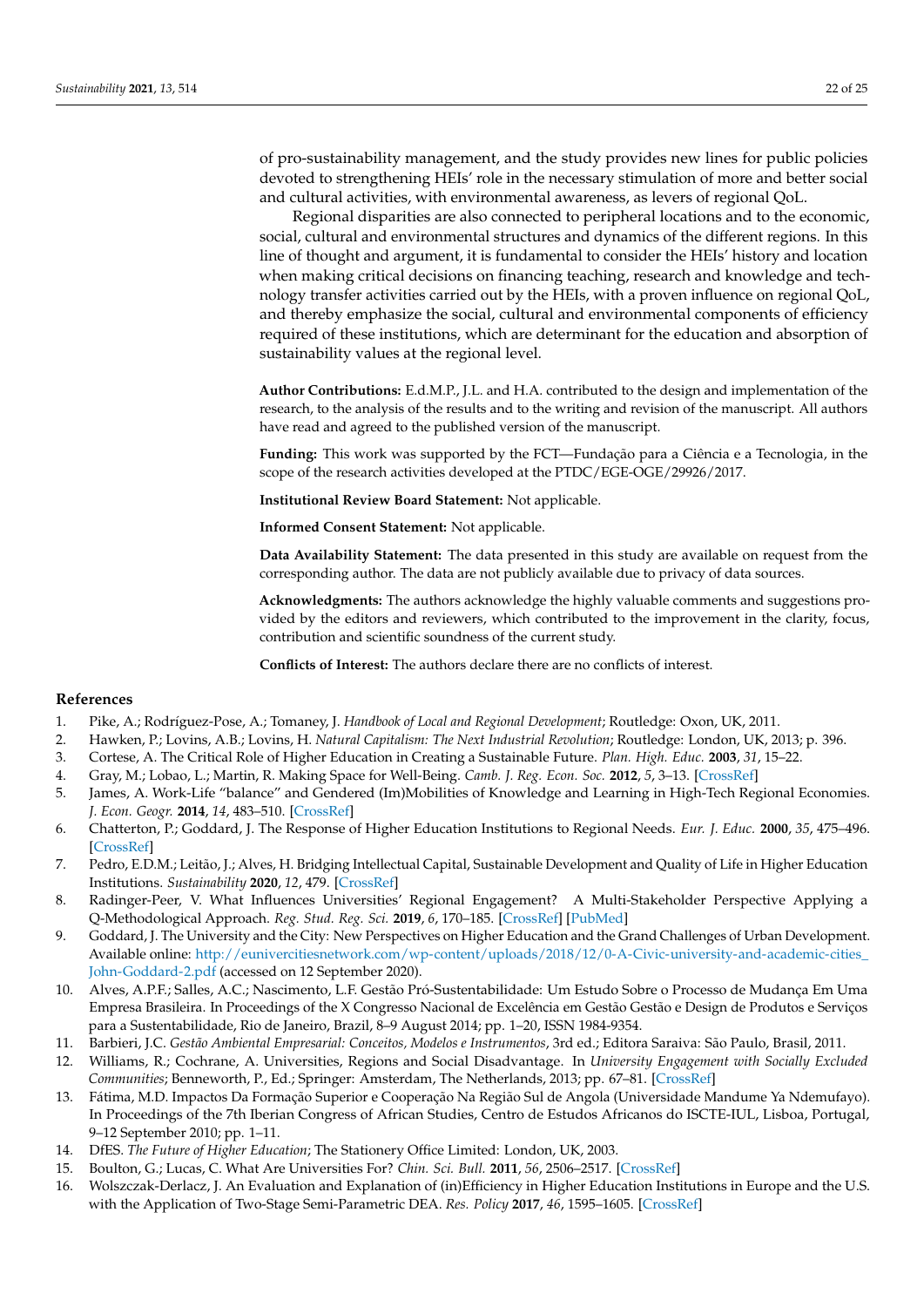- 17. Gralka, S.; Wohlrabe, K.; Bornmann, L. How to Measure Research Efficiency in Higher Education? Research Grants vs. Publication Output. *J. High. Educ. Policy Manag.* **2019**, *41*, 322–341. [\[CrossRef\]](http://doi.org/10.1080/1360080X.2019.1588492)
- <span id="page-22-0"></span>18. Salas-Velasco, M. The Technical Efficiency Performance of the Higher Education Systems Based on Data Envelopment Analysis with an Illustration for the Spanish Case. *Educ. Res. Policy Pract.* **2020**, *19*, 159–180. [\[CrossRef\]](http://doi.org/10.1007/s10671-019-09254-5)
- <span id="page-22-1"></span>19. Carr, R.; Roessner, D. *The Economic Impact of Michigan 's Public Universities*; Michigan Economic Development Corporation: Michigan, MI, USA, 2002.
- 20. Goldstein, H.A.; Renault, C.S. Contributions of Universities to Regional Economic Development: A Quasi-Experimental Approach. *Reg. Stud.* **2004**, *38*, 733–746. [\[CrossRef\]](http://doi.org/10.1080/0034340042000265232)
- <span id="page-22-2"></span>21. Goldstein, H.A.; Renault, C.S. Estimating Universities' Contributions to Regional Economic Development: The Case of the U.S. In *Spillovers and Innovations*; Springer: New York, NY, USA, 2005; pp. 71–91.
- <span id="page-22-3"></span>22. Ma, Y.; Men, J.; Cui, W. Does Environmental Education Matter? Evidence from Provincial Higher Education Institutions in China. *Sustainability* **2020**, *12*, 6338. [\[CrossRef\]](http://doi.org/10.3390/su12166338)
- <span id="page-22-4"></span>23. Johnes, G.; Tone, K. The Efficiency of Higher Education Institutions in England Revisited: Comparing Alternative Measures. *Tert. Educ. Manag.* **2017**, *23*, 191–205. [\[CrossRef\]](http://doi.org/10.1080/13583883.2016.1203457)
- 24. Cunha, M.; Rocha, V. *On the Efficiency of Public Higher Education Institutions in Portugal: An Exploratory Study*; FEP Working Papers: Porto, Portugal, 2012; p. 30.
- 25. Selim, S.; Bursalioglu, S.A. Analysis of the Determinants of Universities Efficiency in Turkey: Application of the Data Envelopment Analysis and Panel Tobit Model. *Proced. Soc. Behav. Sci.* **2013**, *89*, 895–900. [\[CrossRef\]](http://doi.org/10.1016/j.sbspro.2013.08.952)
- <span id="page-22-5"></span>26. Gökşen, Y.; Doğan, O.; Özkarabacak, B. A Data Envelopment Analysis Application for Measuring Efficiency of University Departments. *Proced. Econ. Financ.* **2015**, *19*, 226–237. [\[CrossRef\]](http://doi.org/10.1016/S2212-5671(15)00024-6)
- <span id="page-22-6"></span>27. Chen, C.-M.; Delmas, M.A.; Lieberman, M.B. The Effect of Firm Compensation Structures on the Mobility and Entrepreneurship of Extreme Performers. *Business* **2015**, *36*, 19–36. [\[CrossRef\]](http://doi.org/10.1002/smj.2199)
- <span id="page-22-7"></span>28. Banker, T.; Natarajan, R. Evaluating Contextual Variables Affecting Productivity Using Data Envelopment Analysis. *Oper. Res.* **2008**, *56*, 48–58. Available online: <https://www.jstor.org/stable/25147166> (accessed on 2 October 2020). [\[CrossRef\]](http://doi.org/10.1287/opre.1070.0460)
- <span id="page-22-8"></span>29. Johnson, A.L.; Kuosmanen, T. One-Stage and Two- Stage DEA Estimation of the Effects of Contextual Variables. *Eur. J. Oper. Res.* **2012**, *220*, 559–570. [\[CrossRef\]](http://doi.org/10.1016/j.ejor.2012.01.023)
- <span id="page-22-9"></span>30. Berghaeuser, H.; Hoelscher, M. Reinventing the Third Mission of Higher Education in Germany: Political Frameworks and Universities' Reactions. *Tert. Educ. Manag.* **2020**, *26*, 57–76. [\[CrossRef\]](http://doi.org/10.1007/s11233-019-09030-3)
- <span id="page-22-10"></span>31. Secundo, G.; Perez, S.E.; Martinaitis, Ž.; Leitner, K.H. An Intellectual Capital Framework to Measure Universities' Third Mission Activities. *Technol. Forecast. Soc. Chang.* **2017**, *123*, 229–239. [\[CrossRef\]](http://doi.org/10.1016/j.techfore.2016.12.013)
- <span id="page-22-11"></span>32. Harrison, J.; Turok, I. Universities, Knowledge and Regional Development. *Reg. Stud.* **2017**, *51*, 977–981. [\[CrossRef\]](http://doi.org/10.1080/00343404.2017.1328189)
- <span id="page-22-12"></span>33. Raagmaa, G.; Keerberg, A. Regional Higher Education Institutions in Regional Leadership and Development. *Reg. Stud.* **2017**, *51*, 260–272. [\[CrossRef\]](http://doi.org/10.1080/00343404.2016.1215600)
- <span id="page-22-13"></span>34. Rodrigues, C.F.; Figueiras, R.; Junqueira, V. *Intodução Ao Estudo Da Desigualdade Do Rendimento e Pobreza Em Portugal 2009–2014*; Fundação Francisco Manuel dos Santos: Lisbon, Portugal, 2016.
- <span id="page-22-14"></span>35. Mauritti, R.; Nunes, N.; Alves, J.E.; Diogo, F. Desigualdades Sociais E Desenvolvimento Em Portugal: Um Olhar À Escala Regional E Aos Territórios De Baixa Densidade. *Sociol. Online* **2019**, *19*, 102–126. [\[CrossRef\]](http://doi.org/10.30553/SOCIOLOGIAONLINE.2019.19.5)
- <span id="page-22-15"></span>36. International Council for Science. *Regional Environmental Change: Human Action and Adaptation*; ICSU: Paris, France, 2010.
- <span id="page-22-16"></span>37. Mintzberg, H.; Rose, J. Strategic Management Upside down: Tracking Strategies at McGill University from 1829 to 1980. *Can. J. Adm. Sci. Rev.* **2003**, *20*, 270–290. [\[CrossRef\]](http://doi.org/10.1111/j.1936-4490.2003.tb00705.x)
- <span id="page-22-17"></span>38. Mainardes, E.W.; Ferreira, J.J.; Domingues, M.J. Competitive Advantages in Institutions of Higher Education: A Proposal of Research Model. *J. Acad. Bus. Econ.* **2009**, *9*, 70–78.
- <span id="page-22-18"></span>39. Lee, J.; Tai, S. Critical Factors Affecting Customer Satisfaction and Higher Education in Kazakhstan. *Int. J. Manag. Educ.* **2008**, *2*, 46–59. [\[CrossRef\]](http://doi.org/10.1504/IJMIE.2008.016230)
- <span id="page-22-19"></span>40. Henke, J.; Pasternack, P.; Schmid, S. Third Mission von Hochschulen. Eine Definition. *Das Hochsch.* **2016**, *64*, 16–22.
- <span id="page-22-20"></span>41. OECD. *Higher Education and Regions Globally Competitive, Locally Engaged*; OECD: Paris, France, 2007. [\[CrossRef\]](http://doi.org/10.4000/cybergeo.2575)
- <span id="page-22-21"></span>42. González-Zamar, M.D.; Abad-Segura, E.; López-Meneses, E.; Gómez-Galán, J. Managing ICT for Sustainable Education: Research Analysis in the Context of Higher Education. *Sustainability* **2020**, *12*, 8254. [\[CrossRef\]](http://doi.org/10.3390/su12198254)
- <span id="page-22-22"></span>43. Holdsworth, S.; Thomas, I. Competencies or Capabilities in the Australian Higher Education Landscape and Its Implications for the Development and Delivery of Sustainability Education. *High. Educ. Res. Dev.* **2020**, 1–16. [\[CrossRef\]](http://doi.org/10.1080/07294360.2020.1830038)
- <span id="page-22-23"></span>44. Dias, D.; Ramos, F.; Fidalgo, A.; Gonçalves, F. Restyling The Higher Education Landscape: Regional (A)Symmetries Across Portugal. In Proceedings of the INTED2019 Conference, Valencia, Spain, 11–13 March 2019; pp. 8965–8972. [\[CrossRef\]](http://doi.org/10.21125/inted.2019.2228)
- <span id="page-22-24"></span>45. Storper, M. *The Regional World: Territorial Development in a Global Economy*; The Guilford Press: New York, NY, USA, 1997.
- <span id="page-22-25"></span>46. Cooke, P. Regional Innovation Systems, Clusters, and the Knowledge Economy. *Ind. Corp. Chang.* **2001**, *10*, 945–973. [\[CrossRef\]](http://doi.org/10.1093/icc/10.4.945)
- <span id="page-22-26"></span>47. Dyer, J. Specialized Supplier Networks as a Source of Competitive Advantage: Evidence from the Auto Industry. *Strateg. Manag. J.* **1996**, *17*, 271–291. [\[CrossRef\]](http://doi.org/10.1002/(SICI)1097-0266(199604)17:4<271::AID-SMJ807>3.0.CO;2-Y)
- <span id="page-22-27"></span>48. Arbo, P.; Benneworth, P. *Understanding the Regional Contribution of Higher Education Institutions: A Literature Review*; OECD: Paris, France, 2007.
- <span id="page-22-28"></span>49. Van Vught, F. Mission Diversity and Reputation in Higher Education. *High. Educ. Policy* **2008**, *21*, 151–174. [\[CrossRef\]](http://doi.org/10.1057/hep.2008.5)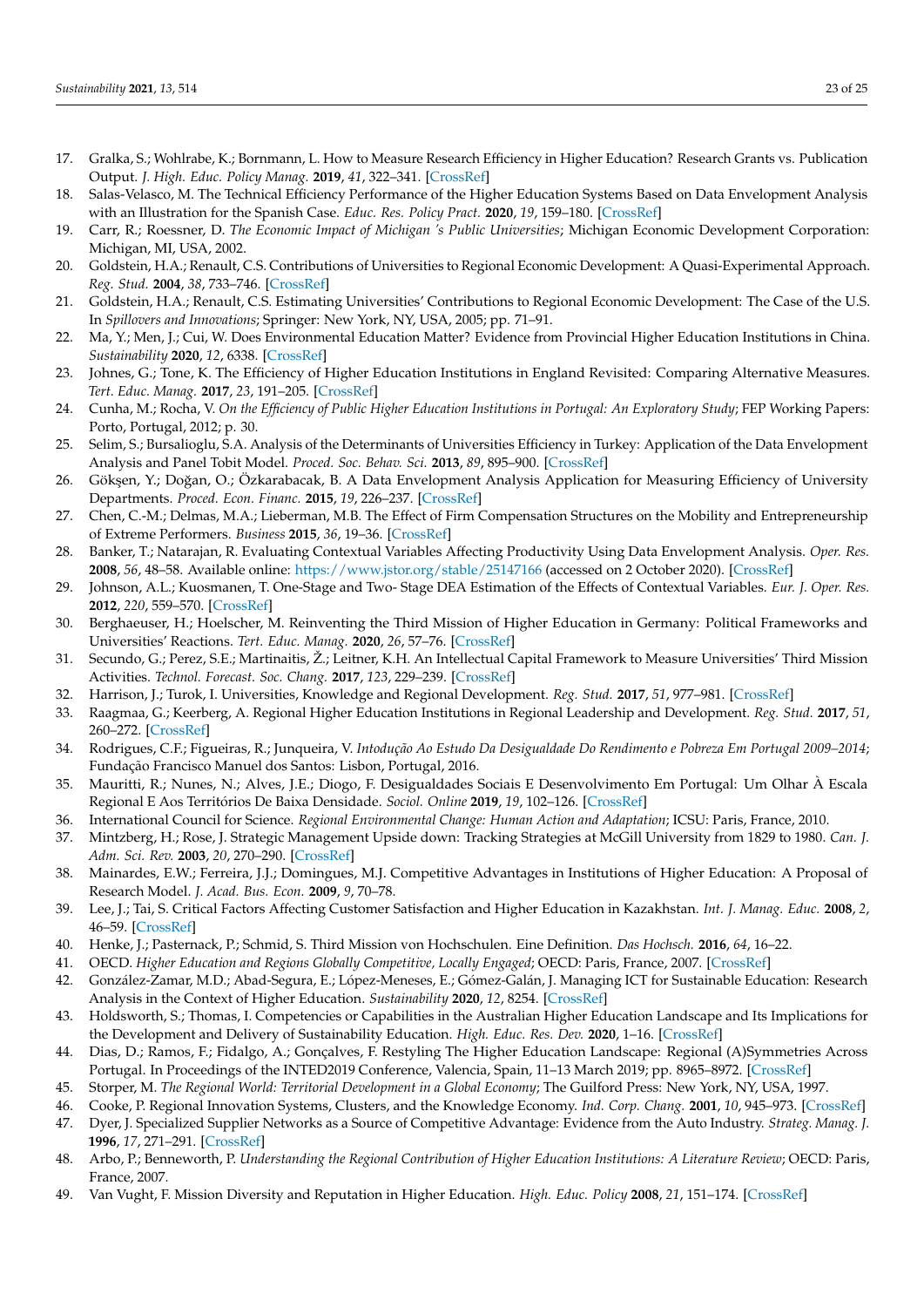- <span id="page-23-0"></span>50. Lepori, B.; Huisman, J.; Seeber, M. Convergence and Differentiation Processes in Swiss Higher Education: An Empirical Analysis. *Stud. High. Educ.* **2014**, *39*, 197–218. [\[CrossRef\]](http://doi.org/10.1080/03075079.2011.647765)
- <span id="page-23-1"></span>51. Timothy, W.; Mazzarol, T.W.; Soutar, G.N. Strategy Matters: Strategic Positioning and Performance in the Education Services Sector. *Int. J. Nonprofit Volunt. Sect. Mark.* **2008**, *13*, 141–151. [\[CrossRef\]](http://doi.org/10.1002/nvsm.313)
- <span id="page-23-2"></span>52. Fumasoli, T.; Huisman, J. Strategic Agency and System Diversity: Conceptualizing Institutional Positioning in Higher Education. *Minerva* **2013**, *51*, 155–169. [\[CrossRef\]](http://doi.org/10.1007/s11024-013-9225-y)
- <span id="page-23-3"></span>53. Olivares, M.; Wetzely, H. Competing in the Higher Education Market: Empirical Evidence for Economies of Scale and Scope in German Higher Education Institutions. *CESifo Econ. Stud.* **2014**, *60*, 653–680. [\[CrossRef\]](http://doi.org/10.1093/cesifo/ifu001)
- <span id="page-23-4"></span>54. Fumasoli, T.; Barbato, G.; Turri, M. The Determinants of University Strategic Positioning: A Reappraisal of the Organisation. *High. Educ.* **2020**, *80*, 305–334. [\[CrossRef\]](http://doi.org/10.1007/s10734-019-00481-6)
- <span id="page-23-5"></span>55. Oliver, C. Strategic Responses to Processes. *Acad. Manag. Rev.* **1991**, *16*, 145–179. [\[CrossRef\]](http://doi.org/10.5465/amr.1991.4279002)
- <span id="page-23-6"></span>56. Wallner, J. Legitimacy and Public Policy: Seeing beyond Effectiveness, Efficiency, and Performance. *Policy Stud. J.* **2008**, *36*, 421–443. [\[CrossRef\]](http://doi.org/10.1111/j.1541-0072.2008.00275.x)
- <span id="page-23-7"></span>57. Aubyn, M.S.; Pina, Á.; Garcia, F.; Pais, J. *Study on the Efficiency and Effectiveness of Public Spending on Tertiary Education*; Directorate General Economic and Financial Affairs (DG ECFIN) European Commission: Brussels, Belgium, 2009; pp. 1–148. [\[CrossRef\]](http://doi.org/10.2765/30348)
- <span id="page-23-8"></span>58. Kosor, M.M. Efficiency Measurement in Higher Education: Concepts, Methods and Perspective. *Proced. Soc. Behav. Sci.* **2013**, *106*, 1031–1038. [\[CrossRef\]](http://doi.org/10.1016/j.sbspro.2013.12.117)
- <span id="page-23-9"></span>59. Dahl, R.A. *On Democracy*; Yale University Press: London, UK, 1998.
- <span id="page-23-10"></span>60. Cerdeira, L.; Patrocinio, T.; Cabrito, B.; Machado-Taylor, M.L. A Evolução Do Ensino Superior Em Portugal: A Expansão e Regionalização Nas Últimas Décadas. In Proceedings of the 20th APDR Congress, Renaissance of the regions of Southern Europe, University of Évora, Évora, Portugal, 10–11 July 2014; pp. 1–17.
- <span id="page-23-11"></span>61. ESMU. *A University Benchmarking Handbook*; Benchmarking in European Higher Education: Brussels, Belgium, 2010.
- <span id="page-23-12"></span>62. Shamohammadi, M.; Oh, D.-H. Measuring the Efficiency Changes of Private Universities of Korea: A Two-Stage Network Data Envelopment Analysis. *Technol. Forecast. Soc. Change* **2019**, *148*. [\[CrossRef\]](http://doi.org/10.1016/j.techfore.2019.119730)
- <span id="page-23-13"></span>63. Monaco, L. *Measuring Italian University Efficiency: A Non-Parametric Approach*; University Library of Munich: Munich, Germany, 2012.
- <span id="page-23-14"></span>64. Agasisti, T. Management of Higher Education Institutions and the Evaluation of Their Efficiency and Performance. *Tert. Educ. Manag.* **2017**, *23*, 187–190. [\[CrossRef\]](http://doi.org/10.1080/13583883.2017.1336250)
- <span id="page-23-15"></span>65. Fernandes, J.M.S.R. *O Impacto Económico das Instituições de Ensino Superior No Desenvolvimento Regional: O Caso Do Instituto Politécnico de Bragança*; Universidade do Minho: Braga, Portugal, 2009.
- 66. Dusek, T. A Fels˝ooktatás Lokális Termelésre És Jövedelmekre Gyakorolt Hatása. Társadalomtudományi Intézet. In *A Széchenyi* István Egyetem Hatása a Régió Fejlődésére, Győr: Széchenyi István Egyetem Gazdaság- és; Rechnitzer, J., Hardi, T., Eds.; Széchenyi István Egyetem Gazdaság- és: Győr, Hungary, 2003; pp. 60-71.
- 67. Dusek, T.; Lukovics, M. Analysis of the Economic Impact of the Budapest Airport on the Local Economy. In Proceedings of the 58th Annual North American Meetings of the Regional Science Association International (RSAI), Miami, FL, USA, 9–12 November 2011.
- <span id="page-23-17"></span>68. Jonkers, K.; Tijssen, R.; Karvounaraki, A.; Goenaga, X. *A Regional Innovation Impact Assessment Framework for Universities*; Publications Office of the European Union: Luxembourg, 2018. [\[CrossRef\]](http://doi.org/10.2760/623825)
- <span id="page-23-16"></span>69. Skyrme, J.; Thompson, J. *Measuring the Difference*; Viewforth Consulting Ltd: Manchester, UK, 2018.
- <span id="page-23-18"></span>70. Drucker, J.; Goldstein, H. Assessing the Regional Economic Development Impacts of Universities: A Review of Current Approaches. *Int. Reg. Sci. Rev.* **2007**, *30*, 20–46. [\[CrossRef\]](http://doi.org/10.1177/0160017606296731)
- <span id="page-23-19"></span>71. Kroll, H.; Schubert, T. On Universities' Long-Term Effects on Regional Value Creation and Unemployment—The Case of Germany. In *Arbeitspapiere "Unternehmen und Region"*; Fraunhofer: Munich, Germany, 2014.
- <span id="page-23-20"></span>72. Cerdeira, L.; Cabrito, B.G.; Patrocínio, T.; Machado, M.D.L.; Brites, R.; Curado, A.P.; Manso, M.; Doutor, C. *Custos Dos Estudantes Do Ensino Superior Português—Relatório CESTES 2*; Educa: Lisbon, Portugal, 2018.
- <span id="page-23-21"></span>73. Spellerberg, A.; Habich, R.; Huschka, D. Regional Quality of Life. In *Encyclopedia of Quality of Life and Well-Being Research*; Michalos, A., Ed.; Springer: Dordrecht, The Netherlands, 2014; pp. 5421–5424.
- <span id="page-23-22"></span>74. Lagas, P.; Van Dongen, F.; Van Rijn, F.; Visser, H. Regional Quality of Living in Europe. *Region* **2015**, *2*, 1–26. [\[CrossRef\]](http://doi.org/10.18335/region.v2i2.43)
- <span id="page-23-23"></span>75. Rolim, C.; Serra, M. Instituições de Ensino Superior e Desenvolvimento Regional: O Caso Da. *Rev. Econ.* **2009**, *35*, 87–102.
- <span id="page-23-24"></span>76. Berger, M.C.; Black, D.A. *The Long Run Economic Impact of Kentucky Public Institutions of Higher Education*; University of Kentucky Center for Business and Economic Research: Lexington, KY, USA, 1993.
- <span id="page-23-26"></span>77. Nagowski, M. *Assessing the Economic Impact of Higher Education Institutions in New England*; Federal Reserve Bank of Boston: Boston, MA, USA, 2006.
- <span id="page-23-25"></span>78. Baptista, R.; Leitão, J. *Entrepreneurship, Human Capital, and Regional Development*; Baptista, R., Leitão, J., Eds.; Springer International Publishing: Basel, Switzerland, 2015. [\[CrossRef\]](http://doi.org/10.1007/978-3-319-12871-9)
- <span id="page-23-27"></span>79. Felsenstein, D. The University in the Metropolitan Arena: Impacts and Public Policy Implications. *Urban Stud.* **1996**, *33*, 1565–1580. [\[CrossRef\]](http://doi.org/10.1080/0042098966501)
- <span id="page-23-28"></span>80. Shapiro, J.M. Smart Cities: Quality of Life, Productivity, and the Growth Effects of Human Capital. *Rev. Econ. Stat.* **2006**, *88*, 324–335. [\[CrossRef\]](http://doi.org/10.1162/rest.88.2.324)